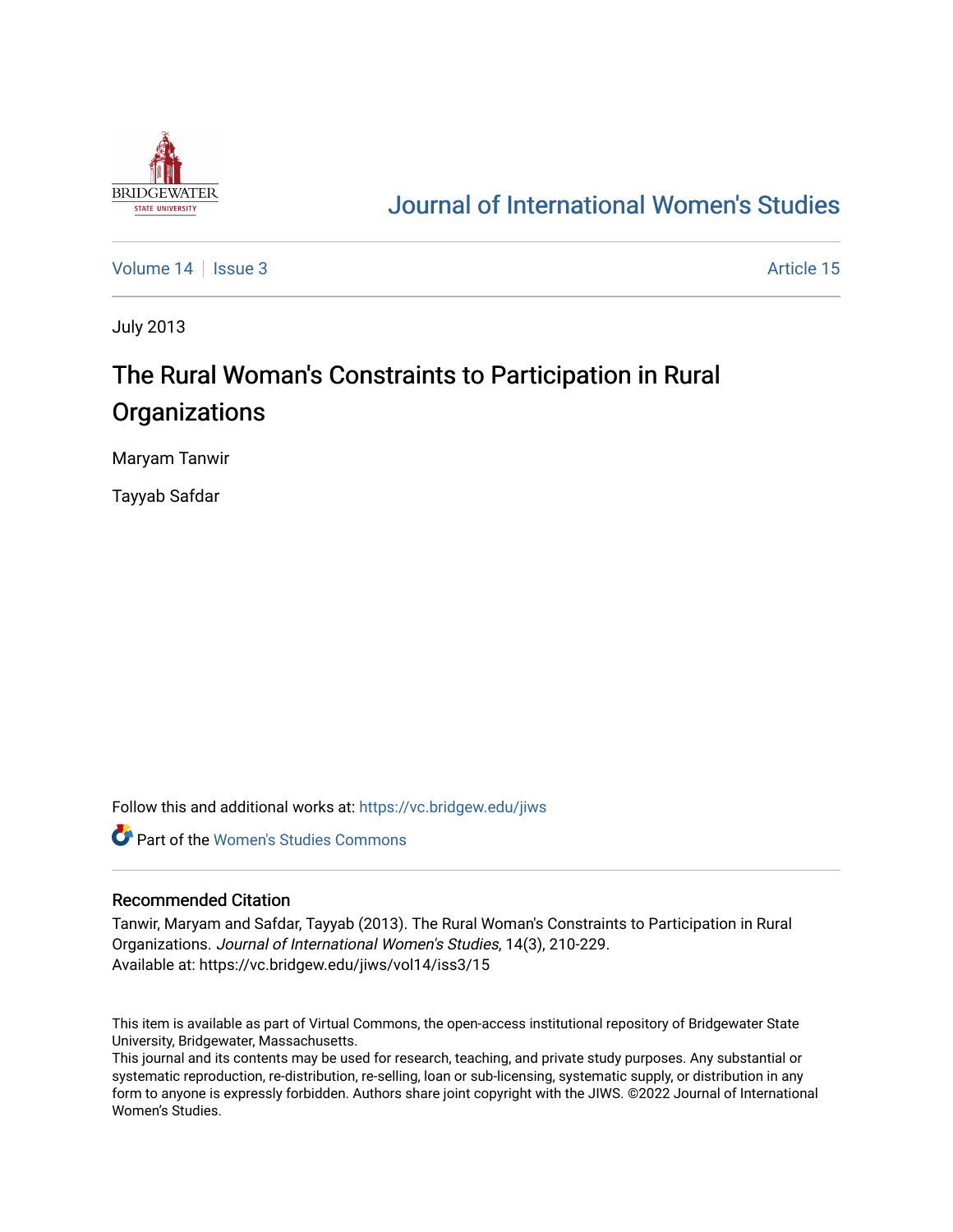#### Tanwir and Safdar: Constraints to Participation in Rural Organizations

This journal and its contents may be used for research, teaching and private study purposes. Any substantial or systematic reproduction, re-distribution, re-selling, loan or sub-licensing, systematic supply or distribution in any form to anyone is expressly forbidden. ©2013 Journal of International Women's Studies.

## **The rural woman's constraints to participation in rural organizations**

By Maryam Tanwir $^{\rm l}$  and Tayyab Safdar $^{\rm 2}$ 

#### **Abstract**

Although women play a central role in the rural economy through their contribution to the agriculture production process, their equitable participation in rural organizations (ROs) remains minimal. Furthermore their role is decision making and in leadership positions within these organizations remains negligible. This disproportionate mismatch in participation is not only detrimental for women but also has negative effects on the household and on the rural economy. Combining insights from various secondary sources, the paper introduces of a new conceptual metrics around the discourse of participation. Based on this conceptualization of the term "participation", the paper attempts to provide a critical analysis of the current development initiatives that address gender participation in rural organizations. It examines the multi-faceted impediments that rural woman in developing countries encounter and informs on the development initiatives that were catalysts to the rural woman's participation. The paper finds that even the best designed development projects that are not cognizant of the impediments that the rural woman encounter, remain ineffective in promoting the rural woman's empowerment and participation.

*Key words:* Rural woman, participation, rural organizations, constraints, catalysts

#### **Introduction**

 $\overline{\phantom{a}}$ 

This paper<sup>3</sup> examines the key dimensions relating to the participation of women in rural organizations (ROs). Section-I examines the conceptualization of the term 'participation' from a development perspective, and subsequently introduces of a new conceptual metrics around the discourse of participation which will be used throughout the paper to critically analyze the current development initiatives that address gender participation in rural organization. Section-II brings together the theoretical perspectives and current evidence on the interrelation of meaningful participation of women in ROs with social and economic benefits. Section-III provides insights to aspects of primary impediments to women's participation, and evaluates the enablers that facilitate their participation as evidenced by case studies, followed by the conclusion

For the purpose of this paper we will adhere to rural organizations (ROs) as defined by the Food and Agriculture Organization (FAO, 2011): 'Groups of farmers, forest users and fishermen voluntarily bounded around a common purpose to achieve shared objectives, namely:

 $2$  Tayyab Safdar is a Ph.D. Candidate in the Centre for Development Studies, Department of Politics and

<sup>&</sup>lt;sup>1</sup> Academic Visitor Centre of development studies Alison Richard Building University of Cambridge

International Studies (POLIS), University of Cambridge.

<sup>&</sup>lt;sup>3</sup> This paper is grateful for FAO for under taking the initiative and the funding for this research. The primary objective of the research was to critically analyze the insights emanating from the success or failures of development projects geared towards facilitating participation of women in rural organizations, and use the learning's in a policyoriented analytical framework.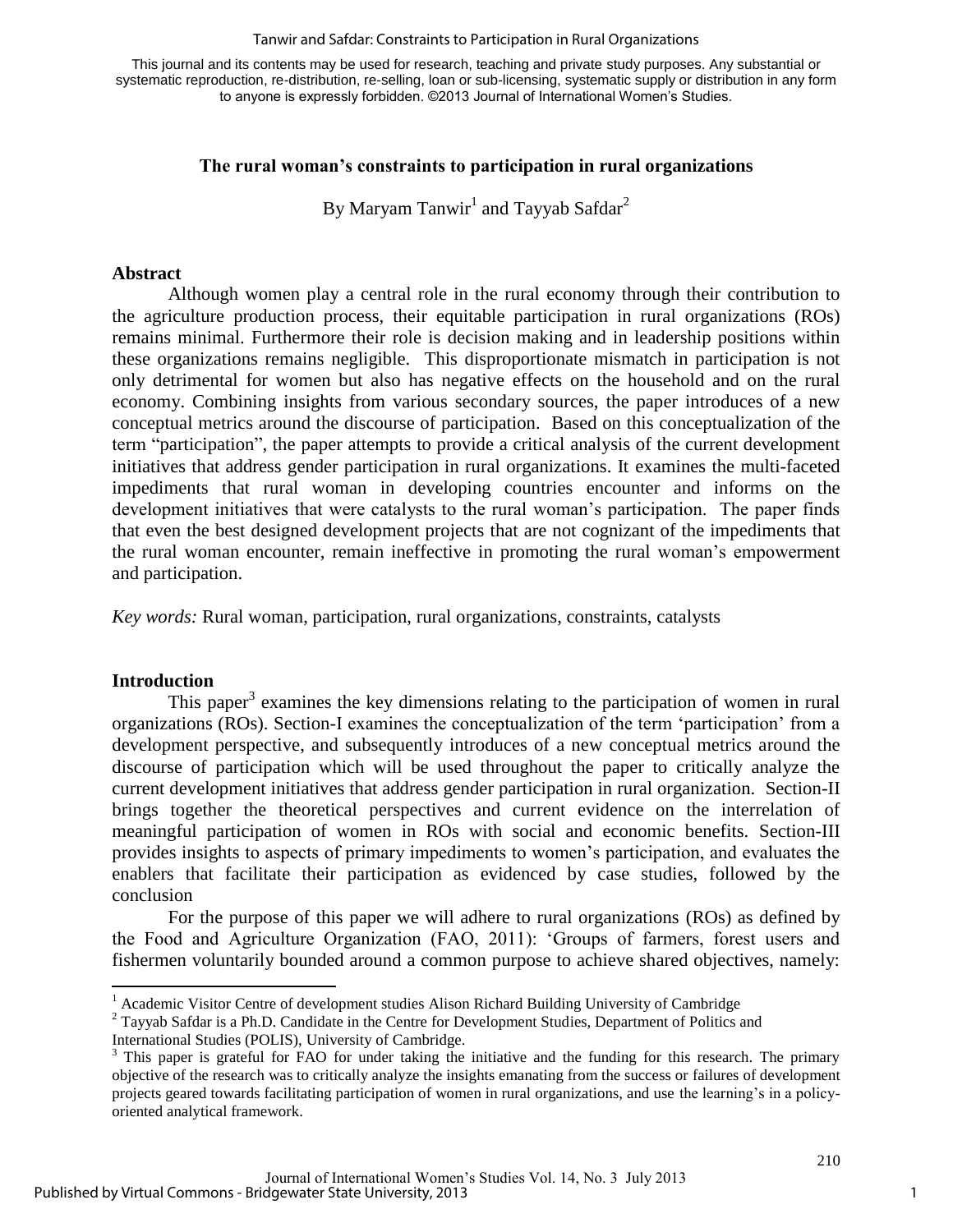informal rural producer groups (self-help groups, mediation committees, networks, multistakeholder platforms, etc.), or formal rural organizations (cooperatives, unions and federations of producer organizations (POs), inter professional associations, chamber of agriculture).'<sup>4</sup>

## **Section-I**

Although there is a vast literature that surmises on the impediments women face in participating in development projects, there are clear overlaps in the definition and conceptualization of the term participation. This paper takes on new conceptual metrics around the discourse of participation, and using the devised metrics, the paper examines the initiatives of development organizations in providing an enabling environment for women in rural organizations in prompting their participation.

This section formulates a definition of women's participation that will be used throughout this paper. Although participation is a key word in developmental literature, its definitions signifies manifold undertones. The term remains elusive and the concept remains expansive and can signify different interpretation in different contexts (Akerkar, 2001). The term 'Participation' can often be construed as an interpretation of the organizational culture defining it (Jennings, 2000). It is therefore not surprising that despite the extensive use of the term in the development parlance, there exists only a rudimentary understanding of the complexities of the multidimensional concept of participation among stakeholders. This rudimentary understanding has meant that the slogan of equal participation of men and women in the rural economy is often used while the complex social, political and economic reasons underlying gender inequality and unequal participation are not addressed.

The definition of participation therefore must be cognizant of the external milieu that impacts women, hence any initiatives undertaken to ensure participation must be informed by inequalities that are deeply ingrained in all social, economic, and cultural aspects of the rural society. Additionally before the definition of participation of women in ROs is formalized, there needs to be cognizance that even in cases where development projects are undertaken through participatory processes, needs of women are not always adequately addressed in projects priorities (Mosse, 1994; CIDA, 2004). This entails a rethinking of the conceptual basis of women's participation and empowerment.

In the FAOs conceptualization of participation, 'inclusiveness' is seen as being pivotal to the idea of participation in development. However inclusiveness can have a number of tiers, not all of which guarantee meaningful participation of women in rural organizations. This is reinforced by Agarwal (2001) who identifies the various types of participation that represent an entire continuum. These are:

- a. Nominal participation: membership in the group
- b. Passive Participation: being informed of decisions ex post facto; or attending meetings without speaking out.
- c. Consultative Participation: being asked an opinion on specific matters without guarantee of influencing decisions
- d. Activity-specific participation: being asked to (or volunteering to) undertake specific tasks.

 $\overline{\phantom{a}}$ <sup>4</sup> FAO, 'Gender in rural producer organizations: Participation, leadership and entrepreneurship', 2011.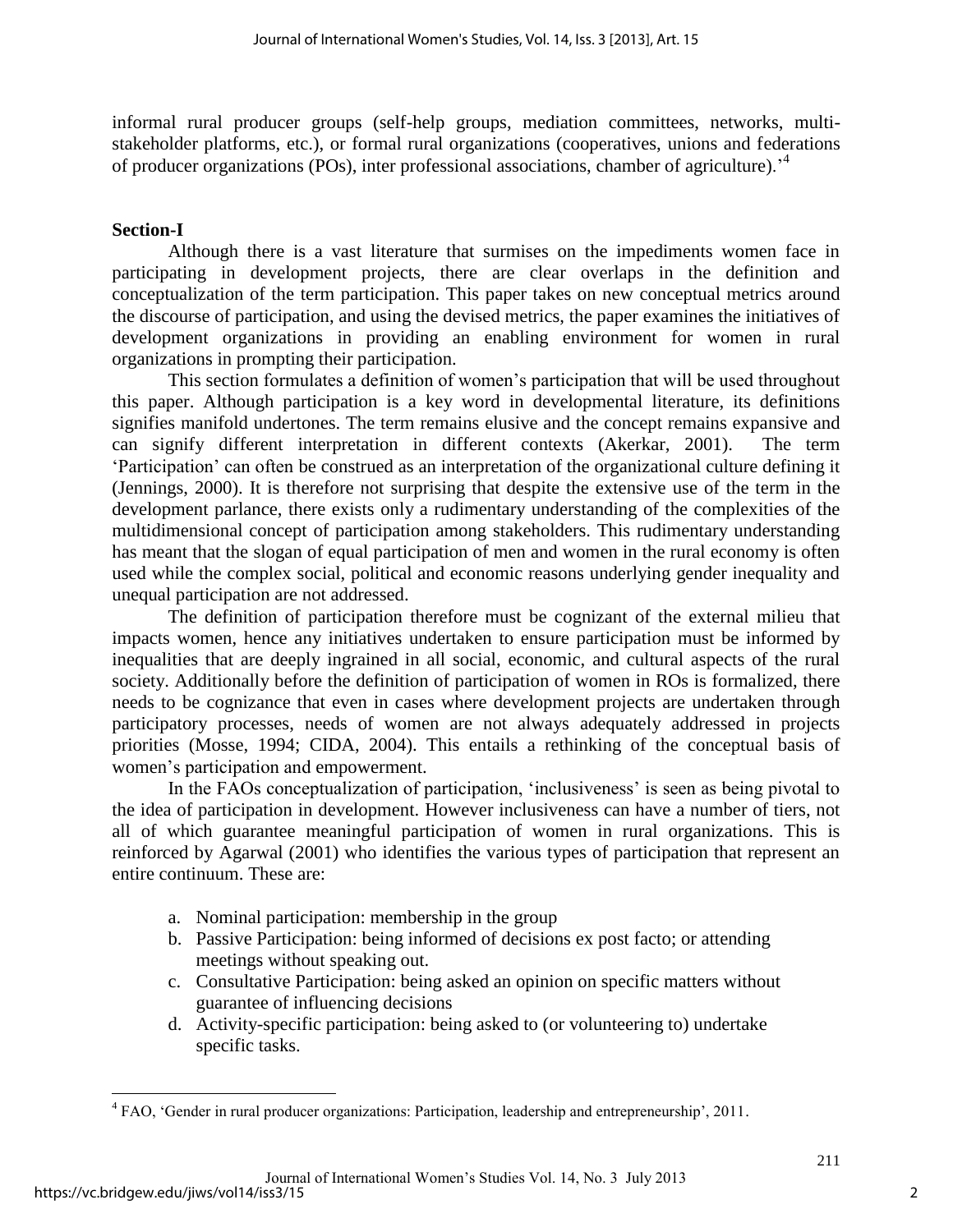- e. Active participation: expressing opinions, whether or not solicited, or taking initiatives of other sorts.
- f. Interacting (empowering) participation: having voice and influence in the group's decisions.

It is evident, as Agarwal (ibid.) informs, that participation of women can be nominal, passive and a mere formality, yet it would still be considered as participation of women in ROs. For the purpose of this paper the nominal/passive participation is not a sufficient pre-condition for gender empowerment and development. In some cases the participation is activity specific and women are instructed to undertake tasks that have been assigned by the men. In others women participate only in the implementation and not in the decision making process or in the benefits generated. This implies that merely taking part in the process is not suffice and participation has to be an instrument that transforms and empowers women in the process. Cornwall (2003) has identified the various modes of participation and elucidates how participants are conceptualized in this identification. These are:

- a. Functional enlist people in projects/processes and minimize dissent. Participants are seen as objects to further pre-determined designs.
- b. Instrumental Run projects more efficiently by involving community contributions and delegating responsibilities.
- c. Consultative There is active stakeholder participation and there is a conscious effort to solicit community input.
- d. Transformative Citizen Participation to build political capabilities, critical consciousness and confidence.

Combining the insights of Agarwal (2001) and Cornwall (2003), and borrowing learning's from literature, participation should be a transformative instrument that translates into social, political and cultural capital for both women and men, translating into more efficient and optimum rural development outcomes. Based on the perspective of 'transformative participation' the definition of participation of women in ROs for this research paper will imply:

- a. Voluntary, influential and interactive participation in decision making pertaining to the identification of needs, priorities and use of resources to achieve the objectives established jointly
- b. Equitable participation in the conceptualization, implementation, and management of initiatives in producer organizations
- c. Equitable participation in building capabilities, critical awareness and selfconfidence, and strengthening capacity to challenge discrimination to achieve equal opportunities for both women and men.
- d. Equitable participation in the economic, social, political benefits that have accrued as a result of engagement in these activities to achieve sustainable development and food security for all.

 5 The UNRISD (1979), Cohen & Uphoff, (1977) and Moulik, (1989)

<sup>&</sup>lt;sup>6</sup> This paper, the preceding sections point out successful instances where increased participation of women resulted in increased empowerment.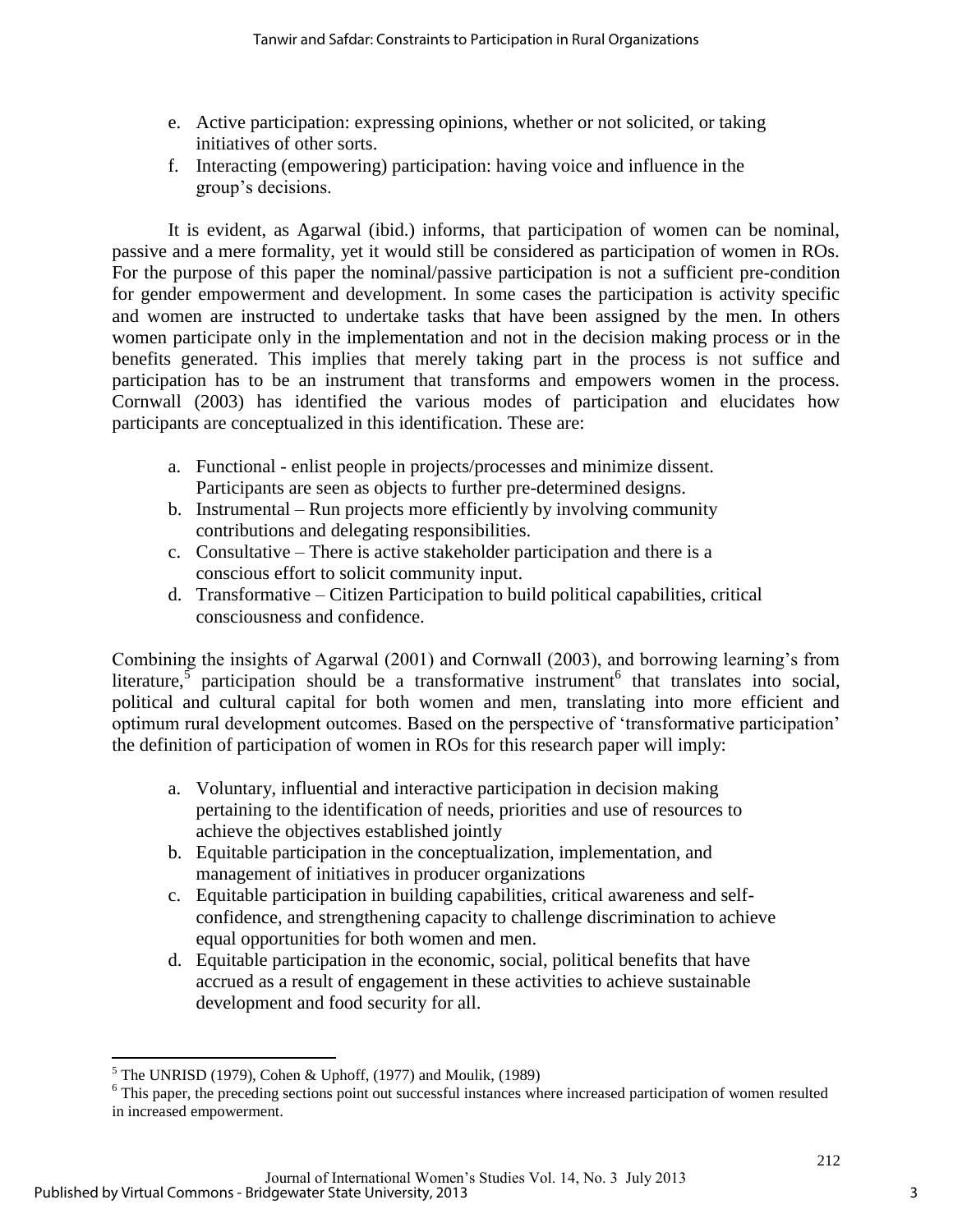### **Section-II**

ROs remain vital for agricultural and rural development (Rondot and Collion, 2001) and participation in these organizations translates into increased economic opportunities through the provision of services and the access to high value agriculture chains (Ton and Bijman, 2006). Development processes in rural areas remain intricately tied with the participation and collective action of men and women through ROs. Nevertheless, despite the crucial role that women play in rural economies, their participation within these organisations remains minimal, especially in decision making and leadership positions. This disproportionate mismatch in participation is not only detrimental for women but also has negative effects on development outcomes (Elson, 1991).

Development policies and projects that do not fully include women remain limited in their impact (Bennett, 2003). Greater benefits accrue when projects promote equal participation of both women and men especially in ROs. ROs can be great catalysts for the empowerment of women, since they can play an instrumental role in augmenting the incomes of rural men and women by increasing their scale of operations. Marketing agricultural products collectively as part of ROs increases bargaining power and the holding capacity of men and women and can lead to a substantial increase in the price they receive for their produce (Hilhorst and Wennik, 2010). They provide services that are necessary to access markets, such as market information and capital information systems. Additionally ROs are instrumental in increasing the capacity of women to make sound and potentially lucrative decisions (Pionetti et al., 2010) as they can provide access to the latest technologies and learnings about best agricultural practices (OECD, 2011).

In cases where women have actively participated in ROs they have also been able to develop vertical linkages with downstream operators and successfully engage in high-value agriculture chains. Donor projects that promote the establishment of RO linkages have been largely successful. In Northern Tanzania, the Smallholders Horticultural Out-growers Project, (a USAID funded project) established organizations that helped women come together and lease land from famers. The project also helped them move collectively into the production of highvalue vegetables (baby-corn and green beans). The project was successful in substantially increasing the incomes of participating women and had a positive impact on increasing women's membership (Ihucha, 2009). Participation in ROs provides women the opportunity to become part of the agricultural value chains that are inaccessible to them due to many reasons including: a lack of mobility, lack of access to assets and markets, and lack of linkages to other value chain actors.

## **2.1. Costs of women's exclusion**

Despite the importance of participating in ROs, meaningful participation of women remains elusive. The World Bank informs that this inequality in participation between men and women manifests itself in lower agricultural productivity, food insecurity and reduced rural economic development (World Bank, 2009). The inequality is a direct obstacle to poverty reduction and economic development in rural areas. Klaser (2002) suggests that the costs of non-participation of women to the country and society in general are compounded by an increase in fertility rates, incidences of child mortality and malnutrition. Greater involvement of women in the economic sphere in Bangladesh has led to a positive impact on rural growth with a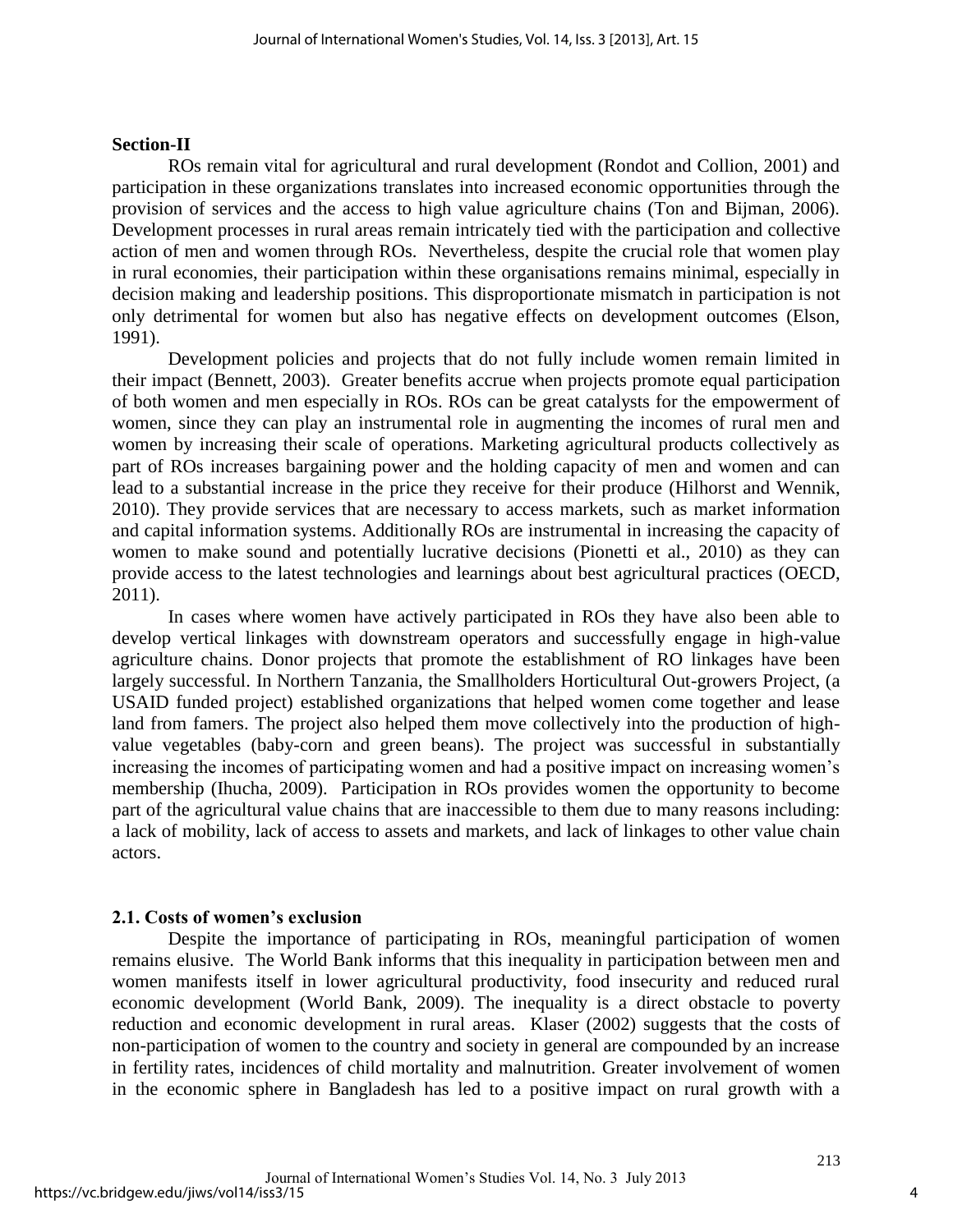reduction in fertility rates (Sen, 2002). The importance of women participation is further reconfirmed by findings which indicate that equal improvements in children's nutrition and health would require a \$10 increase in women's income while it would require a staggering \$110 increase in men's income (Hoddinott and Haddad, 1995). Therefore the benefits of fully involving women in economic initiatives that increase their income accrue not only to the women, but benefit the household and the society.

## **Section-III**

As the previous section informs that from both an efficiency and equality perspective, women play a critical role in rural development, yet they encounter far more structural and institutional obstacles to full participation in institutions such as ROs. This is evidenced by a recent development project in Pakistan.

> The Union Council Based Rural Poverty (UCBRP). The project focus was on skill training, adult literacy and infrastructure building. The project was based in Kamal Mashani, a village with 1860 households in Mianwali District, Pakistan. The households in the area were highly conservative and patriarchal. To have cognizance of the dire needs of the women in the area, the project organized focus groups. Although the focus groups were instrumental in aiding the sponsors to target their activities, the women still had to face considerable costs of being a part of the project. This has been observed in the case of Ms. Kulsoom Bibi, one of the recipients of the project, who joined the project as a Community Resource Person, and earned Rs. 2,000 per month. Her workday would start at 7am and finish early evening. Even though her family desperately needed the money, Kulsoom Bibi had to face considerable oppositions from her husband and her eldest son on participating in the project. Both men firmly believed that it was immoral and debauched for her to leave the house and stay out for such long hours. Due to their opposition, Kulsoom Bibi was often subjected to physical abuse from both her husband and son. These objections were, to a certain extent dealt with the intervention of the project sponsors and in this instance, Kulsoom Bibi continued working, and was able to send her younger children, to school.

> The case study illustrates that despite the intervention of the project managers, it is women such as Kulsoom Bibi who have to bear the eventual cost of participating in these initiatives, as the cultural and religious milieu is not gender sensitive.

Not only did Kulsoom Bibi experience impediments in participating in the project but the project manager Mr. Tazeem Ullah recounts that they faced considerable hurdles during the implementation of the UCBPRP: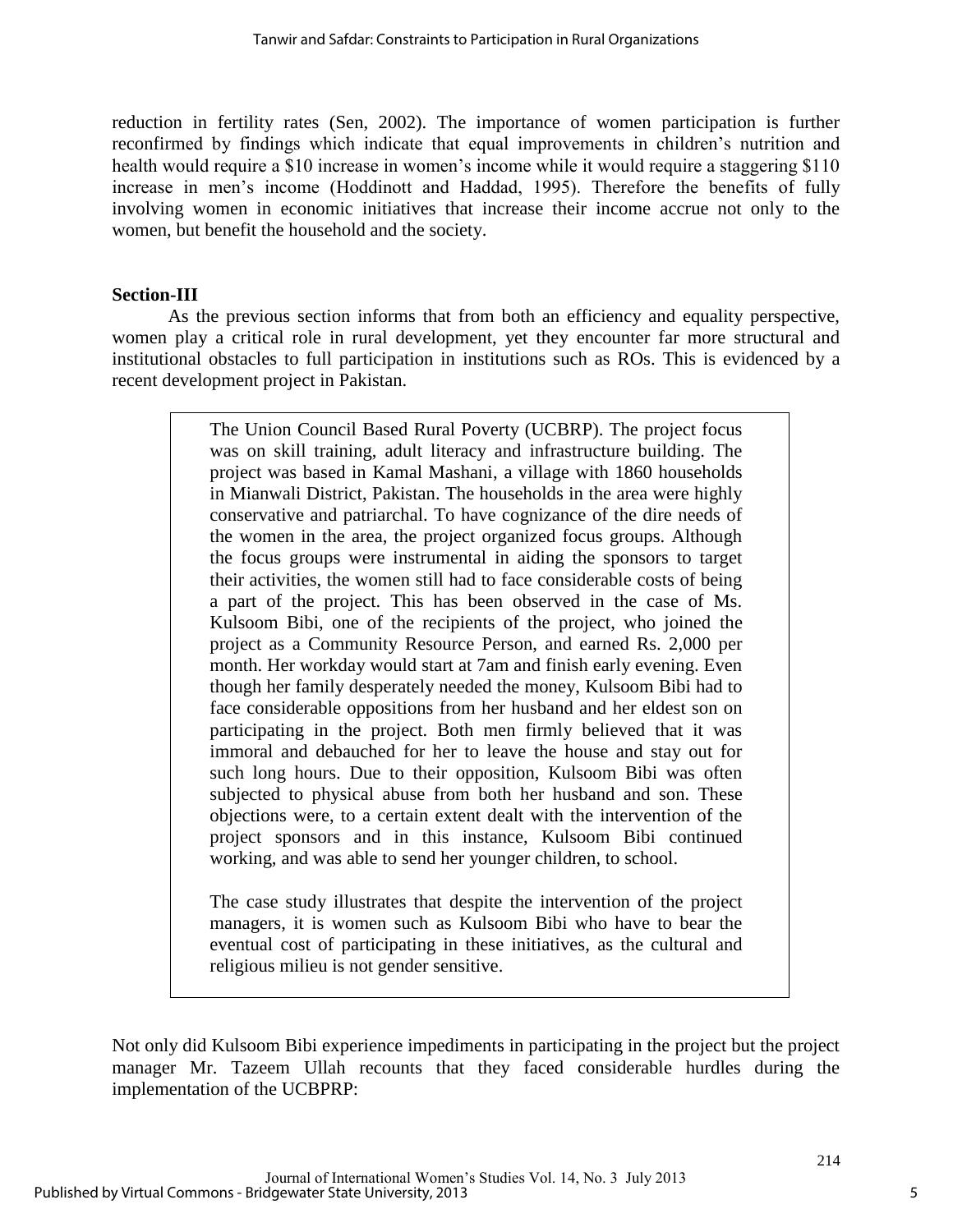*"Women were not allowed to leave their house without the company of a male member. Women were not allowed to converse with any other men during the project activities except for their immediate male members. Organizing a mixed activity implied that women would not participate, as the women not attend functions where men and women would mix freely. Women did not have adequate access to the Market, as that was the exclusive right of only male family members or in some cases the "Elder woman". Women did not have access to doctors. The birth of children was without medical assistance, which often lead to severe complications and in many cases death. Women did not have any decisionmaking powers. They were not consulted for their opinion in any type of proposals. The male members or elder women solely decided it. Women had no access to money at home; the male head controlled the domestic budget. Only the sons were sent to nearby cities for education, never the daughters. Women had no decision making powers at home, even decisions on what to cook, what to wear, and how to interact with neighbors was controlled to a large extent by the men."*

For any organization to be efficient and effective, it must promote equal participation of all stakeholders and needs to be gender sensitive while refraining from discrimination (Weber, 1967). However, ROs are typically rooted in local customs and tend not to be gender sensitive, which is an impediment to female participation.

This inequality of participation in ROs remains intricately tied to the inequality in opportunities and responsibilities encountered by women. After examining the various examples from literature, the impeders to participation of women in ROs for the purpose of this paper will be discussed under the following main categories:

- Women's double burdens, triple roles and consequent work overload
- Their lack of access to and control over productive resources and access to formal financial and technical assistance
- Their lower levels of capacity and education

#### **3.1 Women's double burdens and triple roles**

Although women play a critical role in rural development, yet they encounter far more structural and institutional obstacles to their full participation. When evaluating their burdens, it comes to the forefront that rural women have triple roles as farmers, caretakers and cash earners. This multiplicity of roles and household workloads of women reduces the time available for participation in project-related activities. This section hence begins with the examination of these gender norms in the household that over-burden women with simultaneous demands to ensure production, reproduction and care and de-valorize their contribution in each sphere. The implication that within the household women need to adhere to a set of behavioral standards is a major raison d'être for the perpetuation of a patriarchal culture in the house hold and consequently in the ROs. Poor rural women are overburdened with unpaid house work, reproductive responsibilities and caring for the elders. These multiple responsibilities directly limit the time and energy they have in taking part in economic initiatives. Isolation from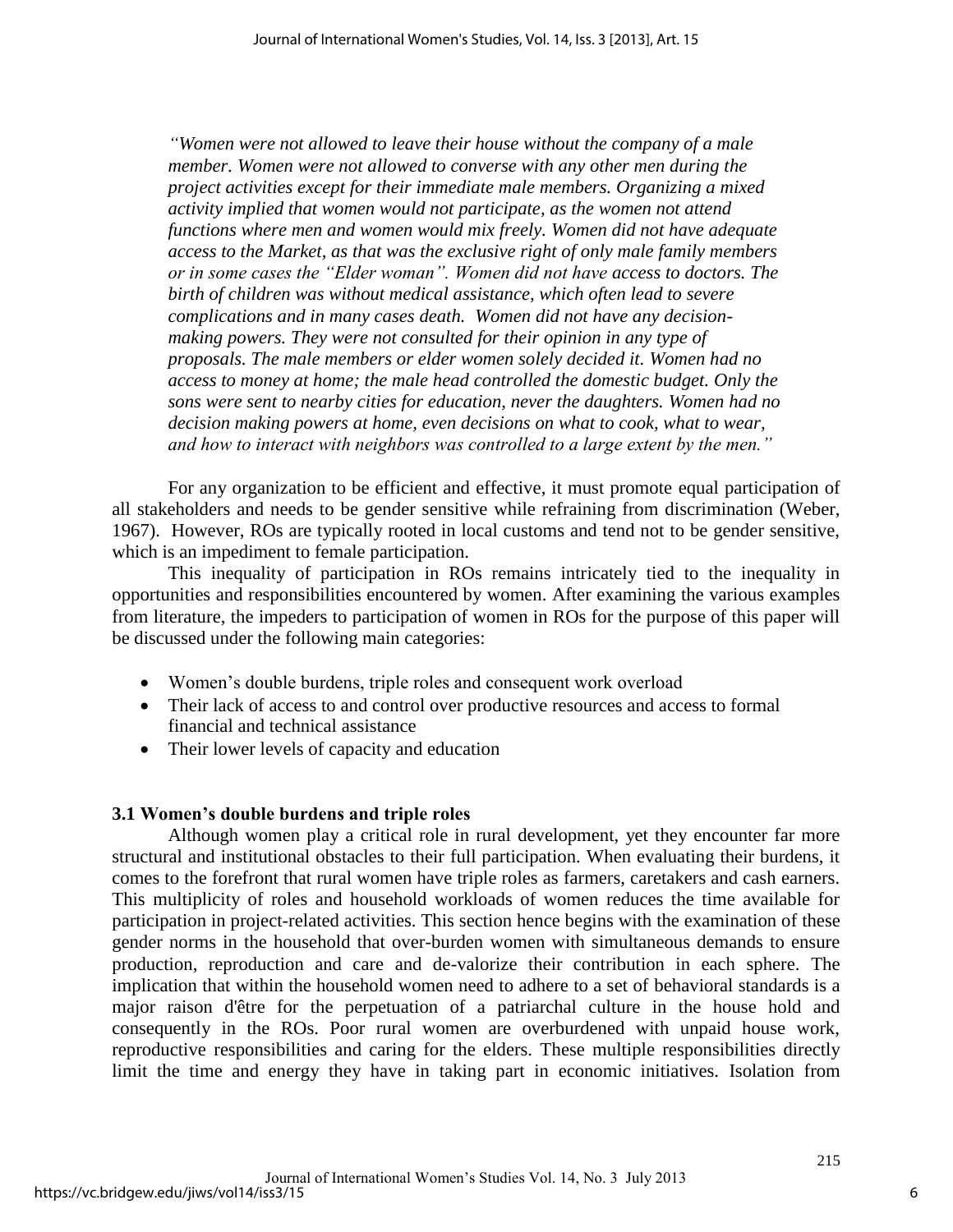economic activities further lowers women's bargaining power in the family, community and workplace.

Rural women are simply overburdened. Although the proportion of time they allot between their various responsibilities varies between and within regions, as well as between women in different types of households, however, Carr and Hartl (2010) inform that most women across regions work on average for approximately 16 hours a day. This is more than the number of hours worked by men, and a greater proportion of women's total work hours are spent on unpaid activities (United Nations Statistical Division, 1995/2000/2005). Findings of the International Fund for Agriculture Development (IFAD) confirm that women are exceedingly hard pressed for time, working more than 16 hours a day.

A closer examination of some of women's domestic burdens highlights that a primary responsibility of female farmers in developing countries is fuel wood collection. The time spent on wood collection corresponds directly with decreased time spent working in agriculture and results in lower productivity. These work burdens translate in to decreased mobility for women as they do not have sufficient free time to participate in ROs. Their mobility is also restricted due to poor rural infrastructure and gender specific barriers. Work burdens caused by activities such as walking distances to collect water, culturally inappropriate modes of transportation for women, such as trucks or motorcycles; concerns of physical harassment or at times marital conflict all have a negative impact on women's participation (Barham and Chitemi, 2008).

Whenever policies are formulated that address all dimensions of their work life they are successful in ensuring women participation and empowerment. Initiatives that offer resources such as women-friendly agricultural tools, water sources located close to homes, improved cooking stoves, and child care have proved to be catalysts in facilitating female participation. IFAD in some of its projects (West Africa, Guatemala) has provided improved stoves, which has had health benefits for the entire household and has helped women save time. IFAD has also recently engaged in a limited number of projects that consider the ergonomics of agricultural infrastructure – making sure that the height or weight of water transfer facilities can be handled by women (Gambia) or that woman headed households have access to ploughing services. Attempts to decrease the work burdens of the female farmer have also concentrated on developing infrastructure like rural roads to enhance their access to markets. In a few cases, there is evidence (in Bangladesh and Peru) that women have been consulted on the design and maintenance of the roads. Improvement in roads directly facilitates women's mobility, increases their participation in  $ROS<sup>7</sup>$ 

When developmental agencies show cognizance of women's burdens, their projects become catalysts in changing the gender relations. This has been evident in the case of the Agricultural Support Program  $(ASP)$  in Zambia. The project<sup>8</sup> endeavored to take in to account the severe burdens faced by women and worked towards improving the gender relations. Evaluation of the project informs that both the male and female farmer respondents concurred that men had actually changed their behavior towards women as a direct consequence of the project. They were more willing to share decision-making with their wives though they generally still consider themselves household heads. The ASP catalyzed wider societal changes that made men more willing to take on a wide range of tasks, particularly when these are aided through

 $\overline{\phantom{a}}$ 

<sup>&</sup>lt;sup>7</sup> For further information see: IFAD, 'IFAD's Performance with regard to Gender Equality and Women's Empowerment, Corporate-level Evaluation', 2010: 44-46AD's.

<sup>&</sup>lt;sup>8</sup> Farnworth and Munachonga, 'Gender Approaches in Agricultural Programmes , - Zambia Country Report, A special study of the Agricultural Support Programme (ASP)', 2010 UTV Working Paper 2010:8, SIDA.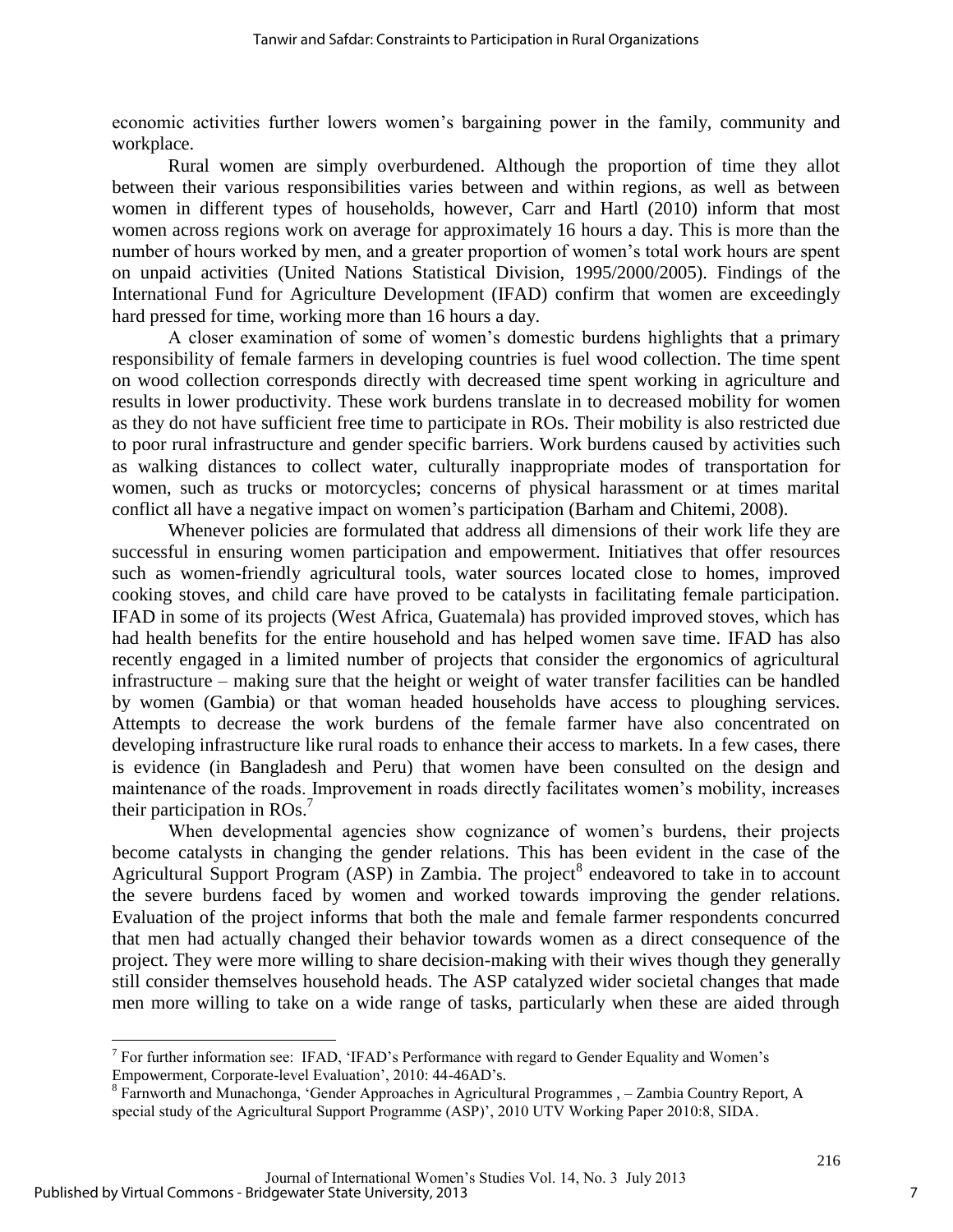technology (for example, collecting water on bicycles). Men learnt to cook, tend the sick, to take children to school and the clinic, and to sweep. In Northern Pakistan; surveys found that almost a third of rural women's time was spent collecting fuel wood and water. In response, the government launched a program to provide rural households with piped water and kerosene. The provision of these key resources directly supported the women to substantially increase their earnings from livestock and horticulture. Research confirms that when technologies are introduced that reduce women's time and energy expenditures they enable women to invest more in income-generating activities. The study of Upesi stove users in Kenya found that there were time savings in fuel wood collection of about 10 hours per month, as well as fuel wood savings of up to 43 per cent compared with a three-stone stove (Njenga, 2001).

Time-saving technologies are even more beneficial for households affected by HIV/AIDS, since women are doubly occupied with producing food and caring for the sick. Additionally measures that reduce the prevalence of sickness and malnutrition in rural areas would have an immediate effect in terms of minimizing women's workload. This could include improved sanitation, and the provision of low-cost drugs and especially those that help to reduce the effects of HIV and  $AIDS$ <sup>9</sup>. The gender evaluation report of IFAD informs that initiatives that include a call for public financing of child care services, support for day care centers, health clinics, strengthening of community services for the elderly and other forms of social protection have a positive impact on participation.

A directly related barrier to female participation in the face of these work burdens is their physical heath. Examining the nutritional needs of women, anemia comes at the fore front as it is directly correlated with the physical mobility and productivity of women.<sup>10</sup> Women also have the responsibility of child bearing and pregnant women and mothers of infants have breast feeding responsibilities which can curtail their participation.<sup>11</sup> Therefore increasing the access to sufficient, safe and nutritional food (esp. for pregnant, lactating women) has an empowering impact.

Mere provision is not sufficient; women also need access to complementary inputs in order to benefit from new technologies and techniques. For example, when fuel-efficient stoves were introduced in the 1980s to reduce women's energy burdens, conserve fuel, and decrease pollutants, women were slow to adopt them because they often lacked funds to buy them (Paris, Feldstein, and Duron 2001). It is also important to note that not all women will benefit equally from labor-saving technologies, and thus interventions will be required to evaluate how different groups of women will benefit, or lose, from the introduction of technologies.<sup>12</sup> The introduction of culturally appropriate, labor-saving technologies that reduce women's time and energy burdens are an important means of ensuring their empowerment and participation.

<sup>10</sup> According to a World Health Organization review of nationally representative surveys from 1993 to 2005, 42 percent of pregnant women and 47 percent of preschool children worldwide have anemia (Kraemer and Zimmermann, 2007). The major reason behind the iron-deficiency anemia is attributed to low consumption of meat, fish, or poultry, especially in poor people. Women of childbearing age are at high risk for negative iron balance because of blood loss during menstruation and the substantial iron demands of pregnancy (Black et al. 2008) <sup>11</sup> For further information see: Quisumbing, A.R. and Lauren Pandolfelli, 'Promising approaches to address the

needs of poor female farmers', 2009, IFPRI Discussion paper 00882  $12$  Ibid.

 $\overline{\phantom{a}}$ <sup>9</sup> From: Carr and Hartl, 'Lightening the Load, Labour-saving technologies and practices for rural women', 2010. Published by International Fund for Agricultural Development (IFAD) and Practical Action Publishing Ltd: 16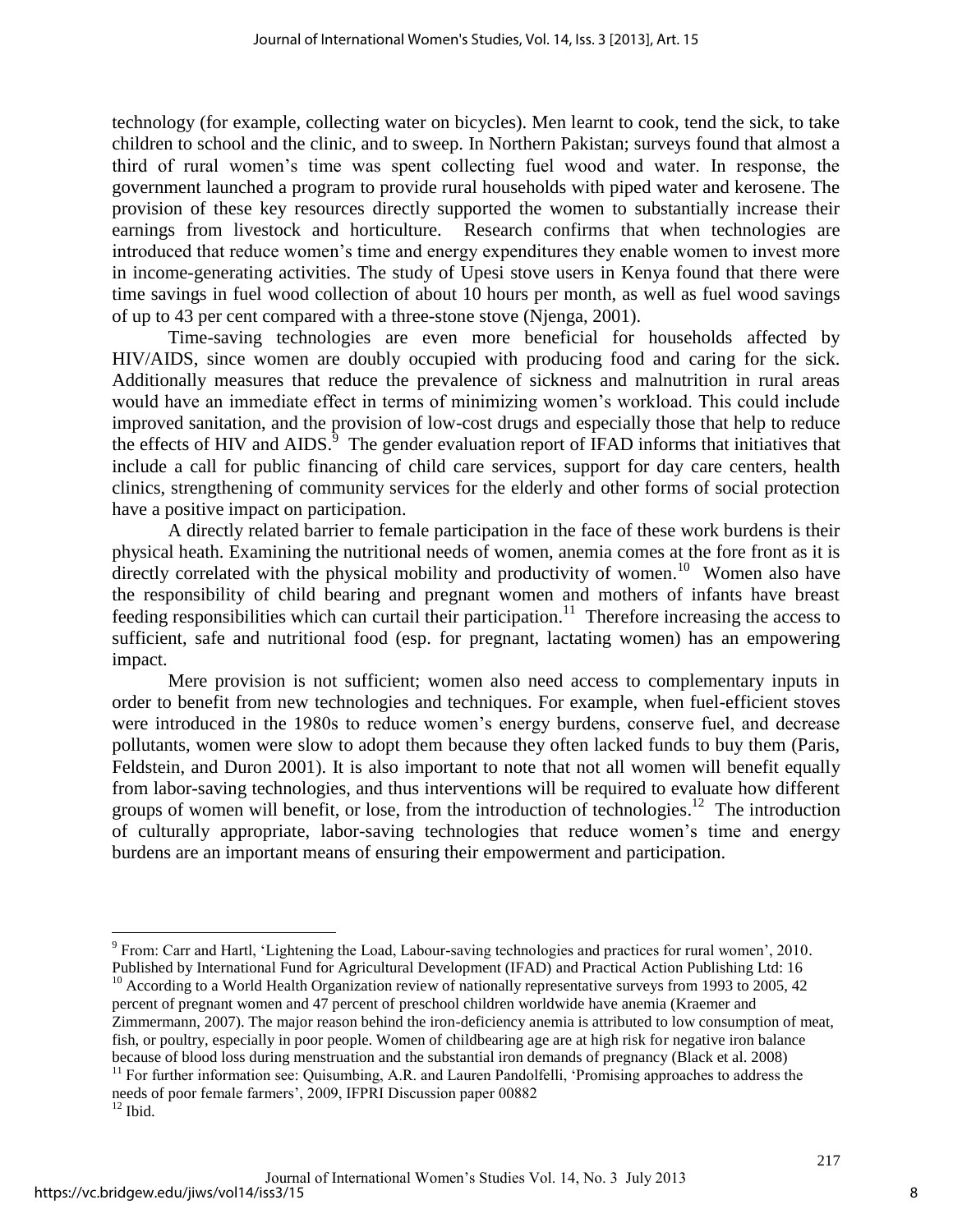## **3.1. Non Successful Projects**

The IFAD evaluation informs that the reason some of its projects were not as successful as envisaged at the project design stage is because there was very little attention allotted to lightening women's workload, especially the projects in Egypt or Bangladesh, and some evidence that their workload was actually increased by project activities or transferred to other women.<sup>13</sup> Lightening women's workload is critical before any discussion on participation or empowerment can be initiated. It is also important to point out that there are fewer projects that actually factor in the strategic needs pertaining to changing the balance of power and strengthening women's bargaining position in households and ROs and some projects may include cognizance in their design stage but at the implementation stage, the focus becomes vague.

> This has been evidenced in the rural finance project in Zambia. The authors evaluated the project and found that in the practical application of the project, there appears to be gap between the project design which has been developed with a gender lens and the application of the project which seems to have overlooked/ignored the project design dictates $^{14}$ .

In conclusion, it is important to reiterate that rural women are simply overburdened. The introduction of labour saving technologies for women is one step forward in the right direction, freeing their time to participate in income generating activities and in ROs. Hence initiatives and resources need to be directed towards facilitating women's practical gender needs, and in minimizing their work burdens by ensuring access to better technology. Not only do they allow more flexibility in terms of time, these technologies will be an impetus for women empowerment and transformation.

## **3.2 Lack of access to Assets and Services**

 $\overline{\phantom{a}}$ 

The participation and consequent empowerment of women remains conditional on their access to and control of assets.<sup>15</sup> The lack of access to productive resources has a significant impact on their short term economic well-being well as the long term position of women in society in general and households in particular. The ownership and control over assets correlates with economic security and provides incentives to invest in increasing productivity through use of better inputs. It also lends an impetus to marginalized groups such as women and rural poor to take calculated risks in order to achieve higher returns and engage in collective action to enhance economic returns (Grown et al., 2005). Even though the access to assets is of critical importance the World Bank  $(2009)^{16}$  informs that there are severe gender inequalities prevalent in this access

<sup>&</sup>lt;sup>13</sup> IFAD, 'Corporate level evaluation, IFAD's Performance with regard to Gender Equality and Women's Empowerment', 2010, IFAD.

<sup>&</sup>lt;sup>14</sup> For further information see: http://www.ifad.org/evaluation/public\_html/eksyst/doc/corporate/rural.pdf

<sup>&</sup>lt;sup>15</sup> These assets and services are diverse and include but are not limited to: land, livestock and water; services such as financial services, credit, information, technology and training and access to markets.

<sup>&</sup>lt;sup>16</sup> The World Bank Gender Source Book (2009, p.4) identifies assets as 'human, social, physical, natural and financial capital'.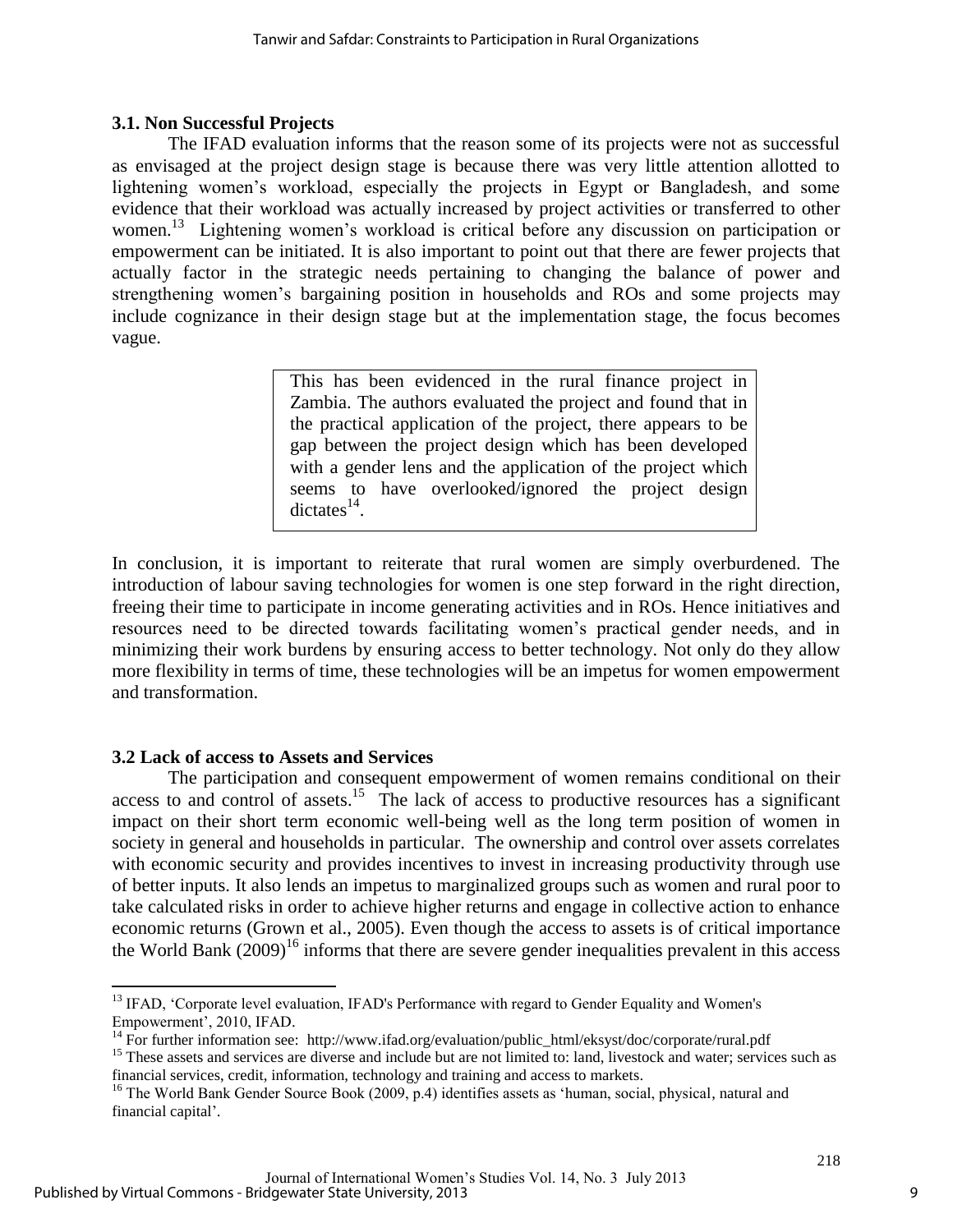to the detriment of women. Gender inequalities lead to unequal control of productive assets which tend to create a disincentive for women to invest in productivity increases.

The determinant of the access to ownership to assets remains rooted in the social and cultural norms, as they determine the options and opportunities available to women in terms of asset ownership or the lack thereof (FAO, 2011). Furthermore in cases where women own assets but transfer control to their husbands, their bargaining power in the household drastically reduces.

#### **Issues with respect to ownership**

Rural women remain at a severe disadvantage with respect to the ownership and control of assets. Most assets that are within the control of women have a much lower economic value (Farnworth, 2010). This lack of ownership of economically valuable assets implies that women are unable to access credit, other financial services, water and grazing rights as they do not hold land titles (Grown and Gupta, 2005; FAO, 2010a). Land tenure laws and social/cultural norms govern the access and control of assets. These norms and laws are usually gendered in their application. FAO (2011) informs that women landowners' form only 5 per cent of agricultural landholders in countries of North Africa and West Asia, for whom data is available. Similarly in many Latin America countries around  $70 - 90$  per cent of formal farm landowners are men. World Bank (2009) points out that lack of formal ownership of land leads women to take suboptimal decisions due to which crop yields are lower. Studies have further shown that modes of acquisition of land in developing countries – such as through inheritance, purchase or state transfers are not favorable to women (Deere & Leon, 2001) and poor rural women in developing countries often have few formal property rights (World Bank, 2009). This lack of formal control over land has meant that women remain largely excluded from participating in commercial ventures such as contract-farming as often they do not have the required formal property rights and lack the means and resources that can enable them to deliver a steady stream of produce (World Bank, 2009; FAO, 2011).

Dolan (2001) states that women make up only 10 per cent of the smallholders involved in contract farming for the export of fresh fruits and vegetables (FFVs) from Kenya. Martens and Swinnen (2009) inform that the lack of land property rights, access to irrigation and other infrastructure and non-availability of labour severely constrains and excludes women from participating in high-value products value chain. The growth of high-value agriculture chains has further marginalized women as productive assets such as land and labour have been appropriated by men who now produce for the export markets (Dolan, 2001). The incentives for women to invest in improving productivity and output are affected by this threat of expropriation of land by men if economic return of their produce increases. Even in cases where women's produce is sold in markets, there is evidence emanating from Eastern and Southern Africa that the earnings from the sale of assets and crops remain within the control of men (Vargas-Lundius, 2007). As a result rural women typically adopt crops that do not require a large initial investment or asset ownership and limit themselves to the lower end of the value chain, denying themselves high economic returns.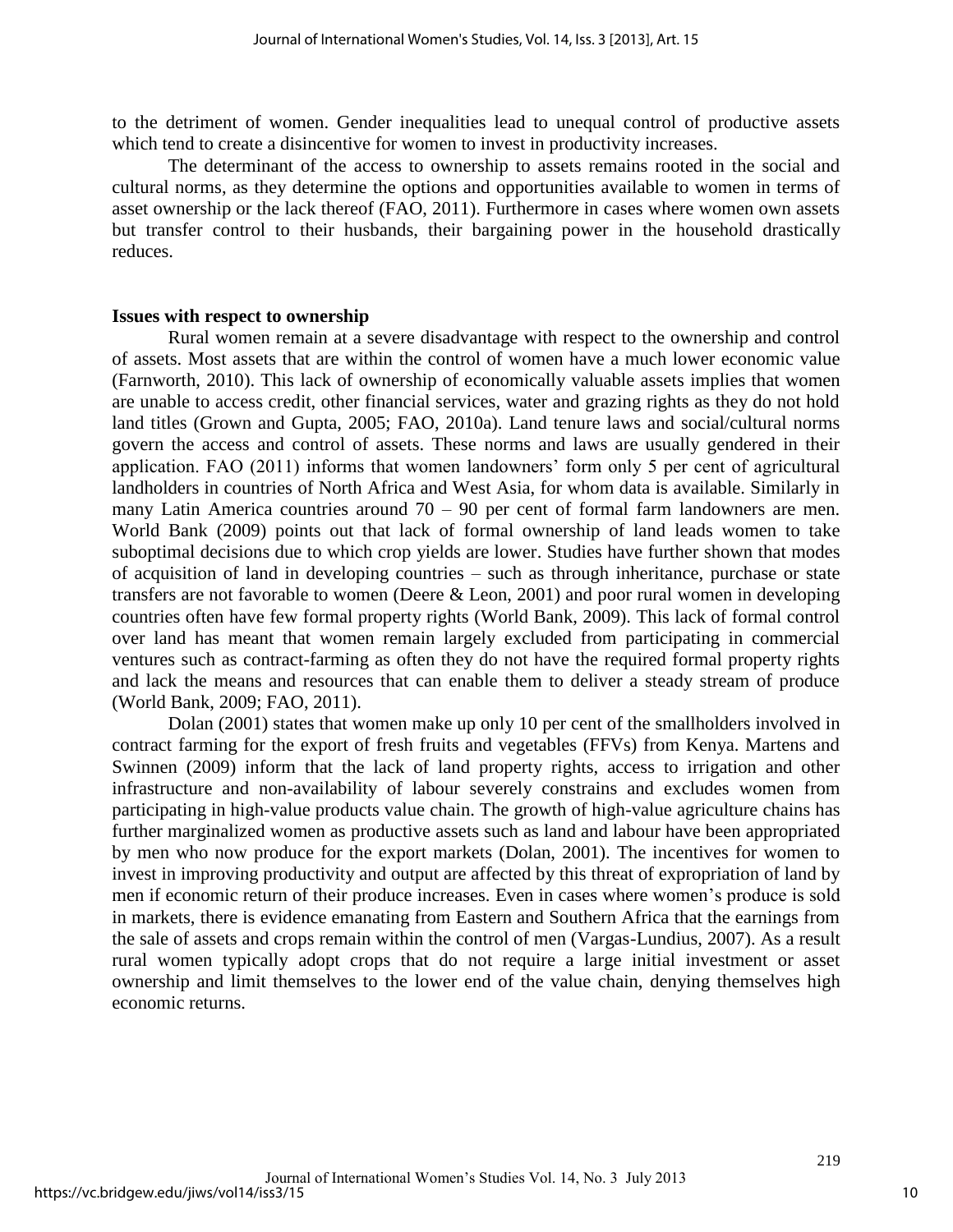## **Credit**

The provision of and access to credit is one of the most important and powerful tools for developing institutions, including ROs at the community level. Access to credit can facilitate the adoption of technology by women either as individual or as part of groups (Goetz and Gupta, 1996). Credit is a difficult resource for the rural female to obtain. Research informs that in Africa there are multiple barriers facing women's access to financial services and they receive less than 1 per cent of credit to smallholders and 10 per cent of the total agricultural credit (Kongole and Bamgose, 2002, p.82). In cases where women are able to secure access to credit through microfinance institutions, the loans that they receive are much smaller as compared to men even for same economic activities. Furthermore research informs that in many rural lending programs, women remain vastly underrepresented both as borrowers and members. The focus of these organizations is on providing larger agricultural loans (World Bank, 2009). Even if women have superior business acumen and ideas on expanding business and production, the lack of access to financial services will likely force them to buy inferior inputs and lead to a collapse of their commercial venture (Mayoux, 1999). Thus it is critical to introduce initiatives that provide women with access to credit that leads to significantly higher returns on productive investments.

#### **Extension Services**

There is evidence that woman farmers are less likely to be approached and served by extension agents. Farnworth (2010) informs that extension services in rural settings in many developing countries take place in environments that are complex and informed by gender relations. This lack of support can be attributed to the socially constructed gender bias of predominantly male extension agents or could simply be due to a preference of extension agents to work with bigger landowners who are mostly male (Doss, 1999). There is also a strong perception among extension staff that women do not farm or there will be a trickle down of knowledge from men to women in the household, however this does not happen (FAO, 2011). Lack of education among rural women also hinders the diffusion of extension services and they lose out on a key resource.

## **Increasing participation**

Increase in and control over assets, enhanced market access and access to information can all lead to a significant increase in women's participation in ROs. Participation then leads to economic gains and consequent empowerment (World Bank. 2009). Hence, there is increasing cognizance among development agencies and practitioners of the importance of addressing gender inequalities in asset ownership through the provision of credit and promotion of savings among rural women. In Bangladesh the Smallholder-Agricultural Improvement Project undertaken by IFAD has had a significant impact on developing and fostering women's social capital. Microfinance activities aimed at women helped them enhance their self-image. The project also helped bring about an acknowledgement of women as important economic actors (Seth, 2009). In Uganda, women have increasingly sought access to financial services through the Kisoga Savings and Credit Cooperative Society (KSACCOS) due in part to lower requirement of physical assets such as land as collateral. Participation in the Society has helped women become more independent and increase their independence (Najjingo and Sseguya, 2004).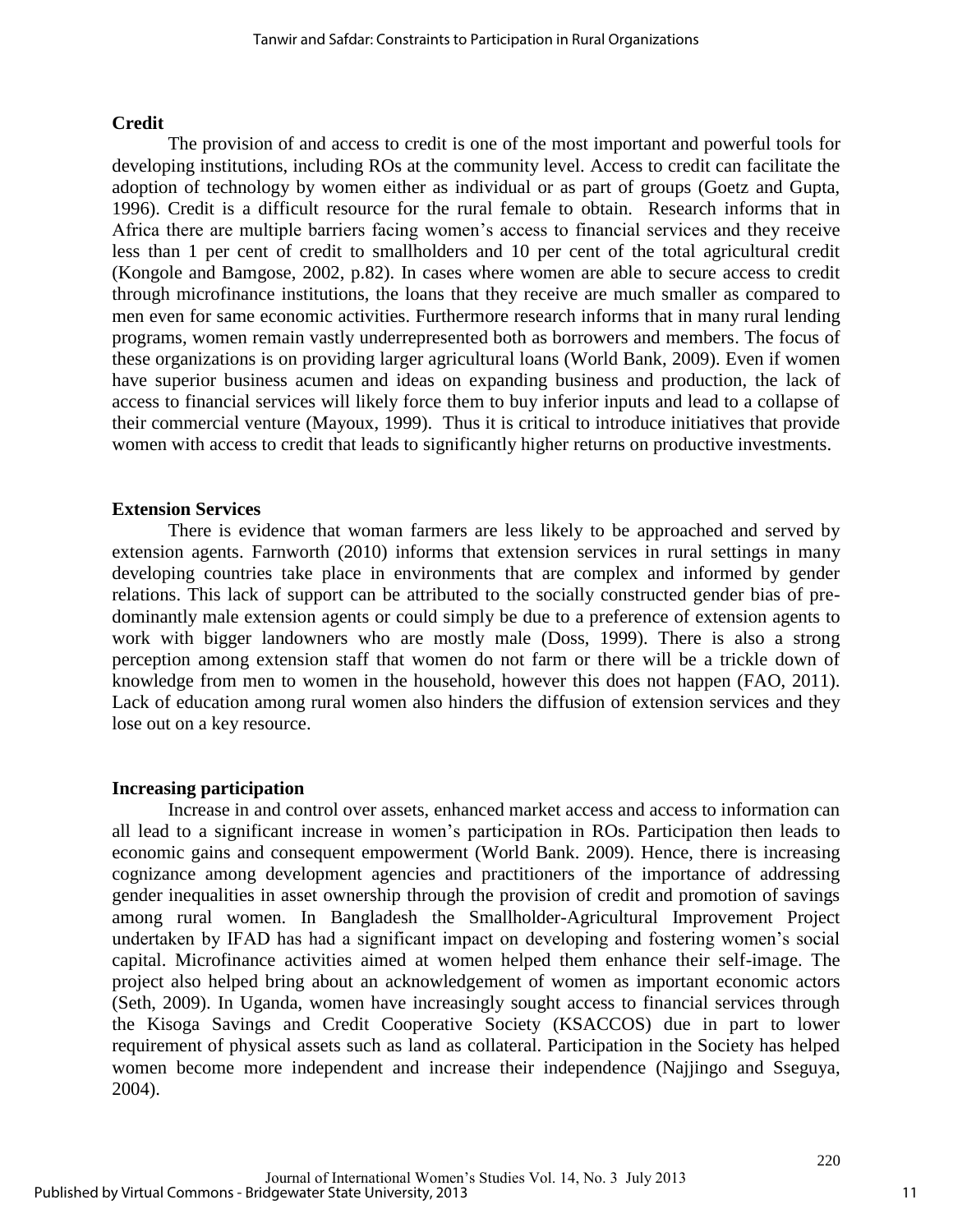## **3.3 Lower levels of capacity**

 $\overline{\phantom{a}}$ 

Rural women generally have lower levels of human capital in terms of inadequate formal schooling and poor nutritional status as compared to men (World Bank 2001).<sup>17</sup> Literacy levels and technical skills of women in many developing countries remain much lower than their male counterparts.<sup>18</sup> The lack of education is a significant deterrent for women, since education remains a critical tool to stimulate, create, achieve and enhance active participation of rural women in ROs (Kongolo and Bamgose (2002: 86)). A survey of women who did not participate in ROs in the KALAE-CIDSS project in the Philippines identified a lack of education and confidence as a primary reason for their non-participation. In order to ensure equal and meaningful participation of women, a combination of empowering and capacity development measures must be put in place to bring to fruition the development potential of women. World Bank (2009) informs that building the self-esteem and self-worth of poor women and their organizational skills is perceived as the most important result of participation in groups by them and may be as or more important than the economic benefits of group action. Dollar and Gatti (1999) also emphasize that increase in female education has a positive impact on national income.

The importance of capacity building initiatives for empowering women is evidenced by Davis et al. (2007) as their research informs that trainings focused on enterprise skills, such as market analysis, distribution and business management significantly support small-scale farmers in identifying the technologies that would benefit them the most. It would also help them to participate in agricultural innovations, significantly enhancing the economic and empowerment benefits accruing to them.<sup>19</sup> Evidence from Mozambique has shown that a focus on increasing literacy and providing basic mathematical skills have directly translated in increasing women's confidence and ability to participate in ROs (Penrose-Buckley, 2007). IFAD on evaluation of some of its project informs that when the economic and human capacity benefits are realized by women they directly correlate with an improvement in women's status and increases their capacity to participate and influence in economic endeavors.

Leach et al. (2000) evaluated the outcomes of the results of enterprise training imparted to women in India, Ethiopia, Peru and Sudan, and recorded that women benefited by an enhanced sense of self-worth. The trainings had a transformative impact on them and equipped them with commercial and entrepreneurial abilities which gave them the impetus to participate in rural development initiatives with more confidence and skill.<sup>20</sup>

Capacity building is imperative for effective participation of women in ROs and broader rural development. $21$  However despite successful interventions promoting women's participation, capacity building of women is a slow process that is regulated not only by

 $17$  For further information see: World Bank, 'Engendering development through gender equality in rights, resources, and voice', 2001, World Bank Policy Research Report, World Bank.

<sup>&</sup>lt;sup>18</sup> For detailed information see United Nations, 'The Millennium Development Goals Report 2008', 2008, Accessible at: [http://www.un.org/millenniumgoals/reports.shtml.](http://www.un.org/millenniumgoals/reports.shtml)

<sup>&</sup>lt;sup>19</sup> For further depth see: Davis, J. and Rylance, C. (2005) 'Addressing poverty through local economic and enterprise development: A review of conceptual approaches and practice', 2005, Natural Resources Institute Working Paper 3.

<sup>&</sup>lt;sup>20</sup> For further depth see Leach, F., Salwa, A., Appleton, H., el-Bushra, J., Cardenas, N., Kebede, K., Lewis, V. and Sitaram, S., 'The Impact of training on Women's Micro-Enterprise Development', 2000 DFID Education Papers (Knowledge & Research) No. 143

 $^{21}$  For detailed information see: Special Session of the third global meeting of The Farmers' Forum in conjunction with the Thirty-third Session of IFAD's Governing Council 'Promoting women's leadership in farmers' and rural producers' organizations', 2010, IFAD.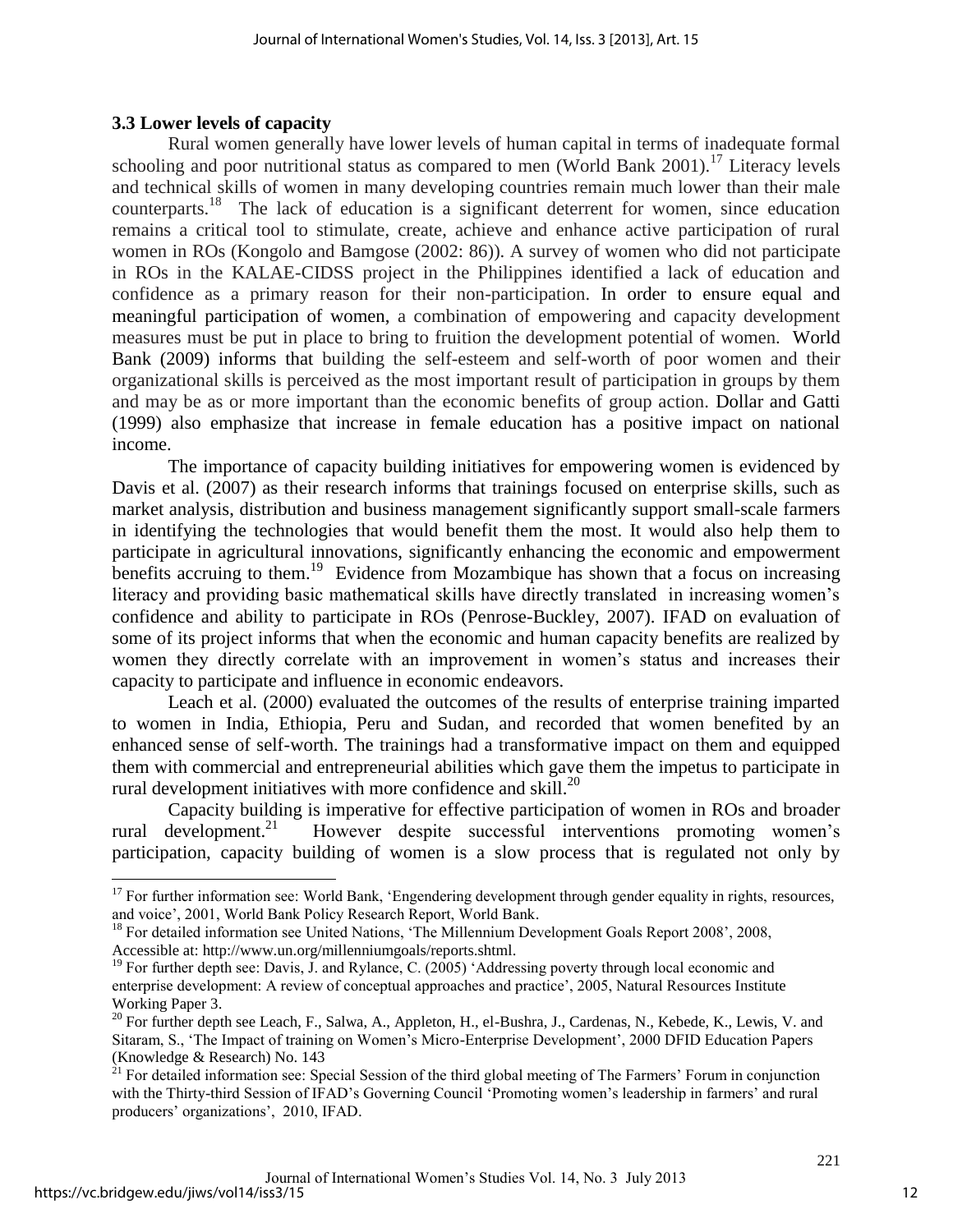economic principles but more importantly by existing social behavior and cultural norms (Rondot and Collion, 1999; Seth, 2009). There are not enough programs which offer skills and capacity building opportunities, and even when development initiatives are aimed at providing capacity building training, female farmers face significant barriers in accessing training. These barriers include low literacy levels, domestic obligations and a pro-male bias in training. On evaluation of project outcomes where training was offered to women, it has been observed that workloads of women and cultural norms prevented them from accessing the training. Lack of flexibility in the training times and schedule was also cited as an important factor where women could not benefit from the capacity building trainings. The example of women in Kondeni Village in rural Tanzania is pertinent in this regard. Women are not able to attend capacity building meetings for members of the national network of small-scale farmers group (MVIWATA) because they need to tend to their household duties while others simply do not have the confidence to attend such meetings (Towo, 2004**).** The Smallholder Enterprise and Marketing Programme (SHEMP) by IFAD, on the other hand successfully managed to encourage female participation. SHEMP by providing trainings to both men and women farmers, with cognizance of their specific needs and responsibilities contributed in augmenting the capacity building skills of women, and greatly facilitated their participation in rural economic ventures. The case study<sup>22</sup> below illustrates the positive implementation results of SHEMP.

> Voices from the Field – Kovesha Women's Club The Kovesha Women's Club began as a cultural group with 30 members. The club was involved in a number of activities such as knitting, gardening (mainly tomatoes), crop production (maize, sweet potatoes) and group savings. The members of the group reported during the evaluation mission by IFAD that SHEMP had an extremely positive impact on their participation, through the provision of capacity building initiatives specifically geared towards their needs. The women confirmed that SHEMP had taught them crucial concepts pertaining to annual food security and accumulation of assets. Shemp also facilitated their participation in economic ventures by training them to make business plans and effectively manage the cash flows.

The project was viewed as being instrumental in organizing the women as part of a strong support group that produced food for sale, and the funds raised from the sale were set aside for emergency requirements of its members. The country visit mission noted that the women in the group also now planned to invest in sewing machines, cattle and new hives to expand production, and 4 members already own cattle. By the end of the programme, 19,600 of whom 11,790 were female small holders had directly benefited from the Smallholder Enterprise Development Component. Most of the women interviewed on the country visit stated that they had undoubtedly learnt from the project. As the box shows, the formation of these groups has been a catalyst in facilitating their participation. This is an important contribution that the project

 $\overline{\phantom{a}}$ <sup>22</sup> Source: Turilli, P. 'Zambia Country visit Notes', 2010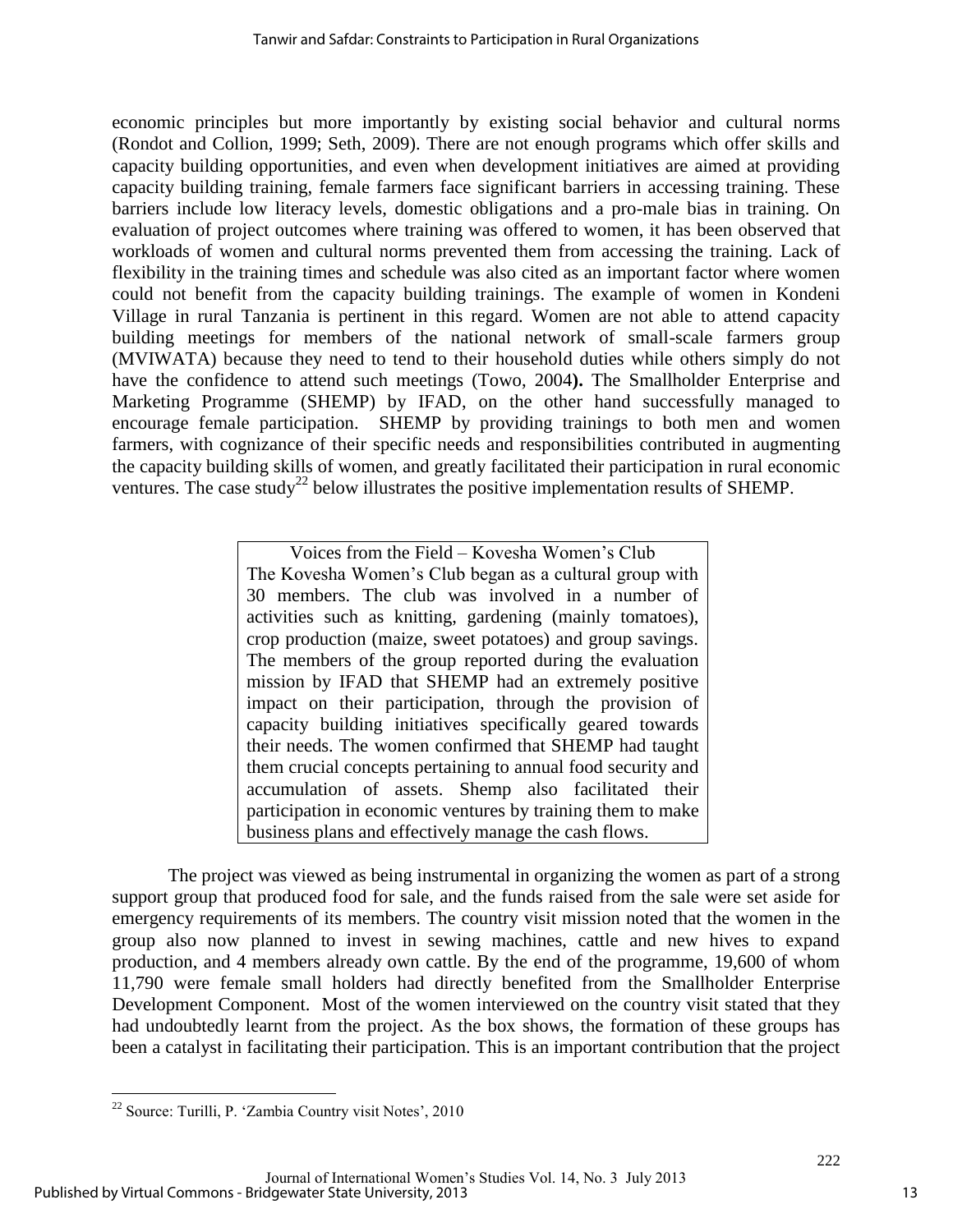has made in a rural society that remains extremely patriarchal. This has been corroborated by the country field visit.

#### **Conclusion**

Initiatives that empower rural women and encourage their participation in economic enterprises need to be informed by an understanding of their primary impediments. There is a need to focus on their work burdens, their responsibilities of reproduction and care. The initiatives need to address the gender norms that overburden women with simultaneous demands to ensure production, reproduction and care and de-valorise their contribution in each sphere. The initiatives need to be informed by the rural women's lack of access to assets, resources and market information. The initiatives need to address the rural women's lower levels of literacy, education, and technical skills and work towards the provision of ease of access to market information and extension services, which would greatly facilitate the rural women's participation in RPOs. Furthermore the initiatives need to address the dynamics underpinning the social construction of gender within the rural society that undervalues the economic and social contribution and imbues rural women with a lower degree of awareness and self-worth.

The initiatives have to be informed by the subordinate and secondary role women invariably envelop in the household and the communities. They need to address the glass ceilings and the hard floors that wedge rural women in a difficult and constricted sphere, limiting their participation in ROs. Only initiatives informed by these constraints can generate suitable strategies for women's participation in ROs.

On examination of the various possible strategies that can be enablers to women's participation the paper finds that the introduction of labour saving technologies for women remains instrumental in freeing their time to participate in income generating activities and ROs. Hence initiatives and resources need to be directed towards facilitating women's practical needs, and in minimizing their work burdens. If rural women are given access to improved technologies their freed time can be spent far more productively in ensuring better nutrition for their household, enhancing production and participating in income-generating activities.

Furthermore initiatives aimed at making land tenure and inheritance laws more equitable as well as strengthening women's property rights will irrevocably lead to an increased participation, individual empowerment as well as lead to improvements in societal well-being. The access to secure property rights remains critical for rural women as they not only ensure higher crop yields, increased income and participation but they also translate into a better status for women in households and in the community. It is also vital to introduce initiatives that provide women with increased access to credit which will be an enabler to their participation and lead to greater returns on their productive investments. Access to credit and extension services plays an important role in enabling women's participation in ROs; however the access alone is not sufficient to increase women's participation in ROs. The access needs to be linked with initiatives ensuring the provision of production and marketing support, undertaking capacity building, providing organizational and institutional support, establishing quotas and formulating country specific initiatives that empower rural women. In order to increase women's incentives to participate concerted efforts are needed to ensure that they move into the production of higher value-market oriented products rather than produce for subsistence.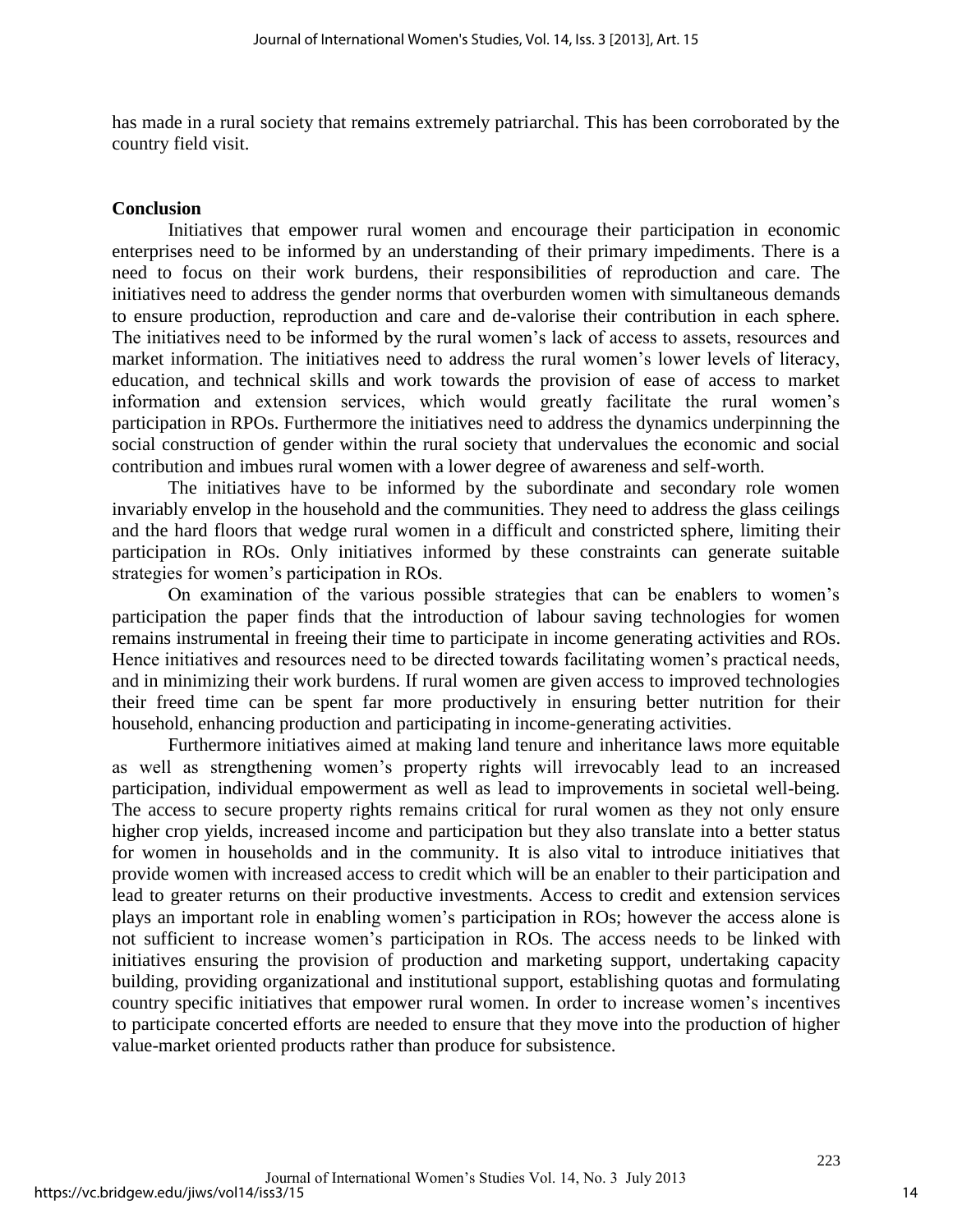## **Bibliography**

- Agarwal, B., 'A field of one's own: Gender and land rights in South Asia', 1994, Cambridge University Press
- Agarwal, B., 'Bargaining and gender relations: within and beyond the household', 1997, Feminist Economics 3(1): 1-51
- Agarwal, B., 'Engendering the environmental debate: Lessons from the Indian Sub-continent', 1991, CASID Distinguished speaker Series No. 8, Michigan State University
- Agarwal, B., 'Participatory Exclusions, Community Forestry and Gender: An Analysis and Conceptual Framework', 2001, World Development 29(10): 1623–1648
- Akerkar, S., 'Gender and participation Overview report', 2001, Institute of Development Studies, University of Sussex
- Alena, A.D. et al., 'Smallholder market participation under transactions costs: Maize supply and fertilizer demand in Kenya', 2008, Food Policy 33:318–328
- Ashby, J. et al., 'Investing in women as drivers of agricultural growth', 2008
- Badham, J., M.B. Zimmerman, and Klaus Kraemer, 'The Guidebook Nutritional Anemia'. 2007 Sight and Life Press, Switzerland
- Barham, J. and Chitemi, Clarence, 'Collective action initiatives to improve marketing performance: Lessons from farmer groups in Tanzania', 2008, CAPRi working papers 74, International Food Policy Research Institute (IFPRI)
- Beneria, L., 'Reproduction, production and the sexual division of labor', 1979, Cambridge Journal of Economics 3: 203-225
- Bennett, Lynn, 'Empowerment and Social Inclusion: A Social Development Perspective on the Cultural and Institutional Foundations of Poverty Reduction', 2003, World Bank
- Black, R.E. et al., 'Maternal and child under nutrition: Global and regional exposures and health consequences', 2008, Lancet 371: 243–60
- Brown, L.D., 'People centred development and participatory research', Harvard Educational Review 55: 69–75
- Carr, M. and Maria Hartl, 'Lightening the load labor saving technologies and practices for rural women', 2010, IFAD
- Carr, M. and Ruby Sandhu, 'Women, Technology, and Rural Productivity: An Analysis of the Impact of Time and Energy-Saving Technologies on Women', 1988, UNIFEM Occasional Paper Number 6, United Nations Development Fund for Women
- Cecelski, E., 'Rethinking gender and energy: Old and new directions, Energy, Environment and Development (EED)', 2004, ENERGIA/EASE Discussion Paper CIDA
- Cecleski, E., 'Re-thinking gender and energy: old and new directions', 2004, ENERGIA/EASE Discussion Paper
- Cohen, J.M. and Norman T, Uphoff, 'Rural development participation: Concepts and measures for project design, implementation and evaluation', 1977, Cornell University
- Collett, K. and Chris Gale, 'Training for rural development: Agriculture and enterprise skills for women smallholders,' 2009, City and Guilds centres for skills development, London
- Committee on world food security, 'Policy roundtable: Gender, food security and nutrition', 2011, Proceedings of the 37th Session
- Cornwall, A., 'Whose voices? Whose choices? Reflections on gender and participatory development', 2003, World Development 31(8): 1325-42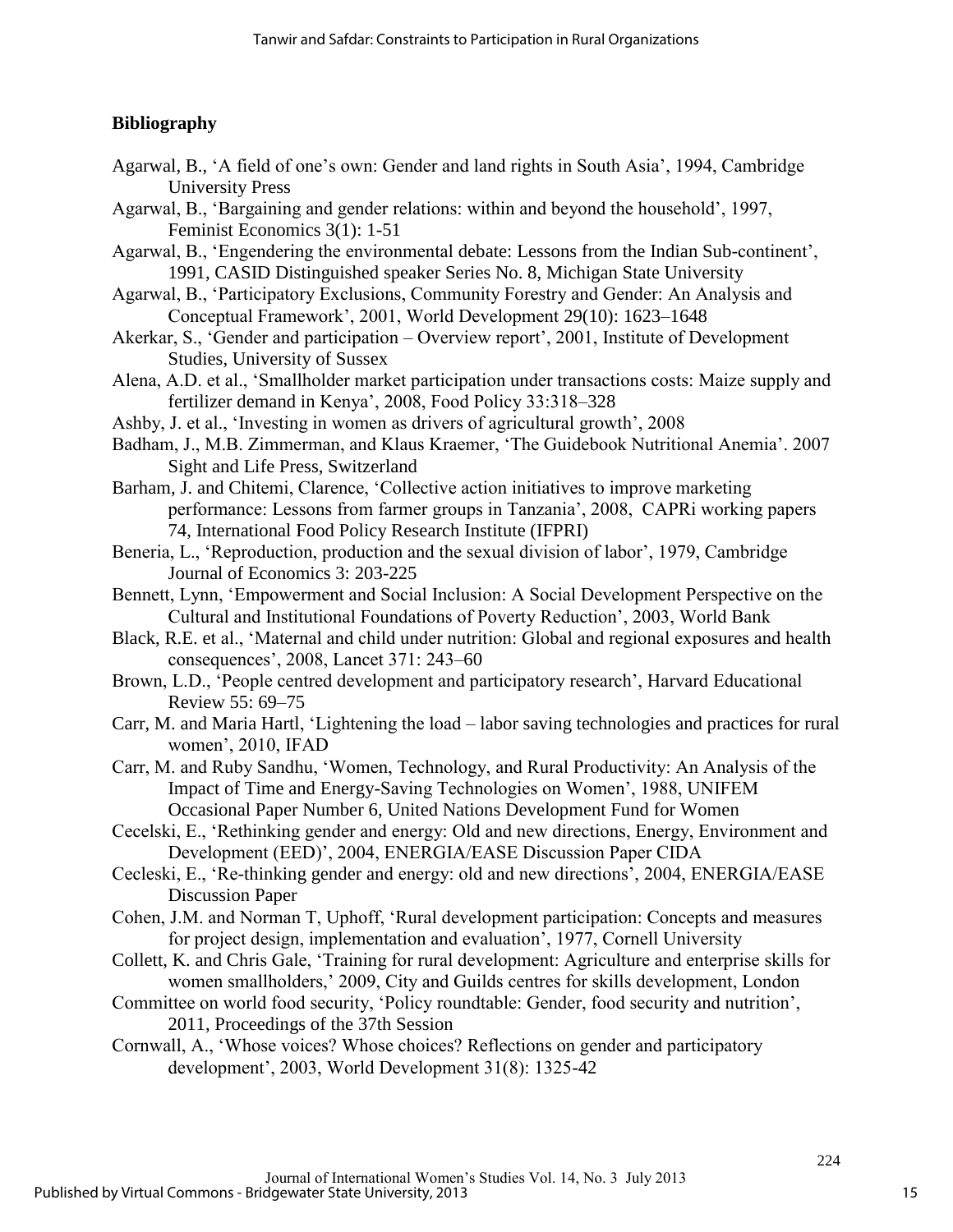- Danida, 'Evaluation: Farm Women in Development Impact Study of Four Training Projects in India', 2004, Ministry of Foreign Affairs: Denmark
- Davis, J. and Rylance, C., 'Addressing poverty through local economic and enterprise development: A review of conceptual approaches and practice', 2005, Natural Resources Institute Working Paper 3
- Davis, K. and Martha Negash, 'Gender, wealth, and participation in community groups in Meru Central District, Kenya:,' CAPRi working papers 65, IFPRI
- Deere, C.D. and Magdalena Leon, 'Empowering women', 2001, University of Pittsburgh Press
- Deshmukh-Ranadive, J., 'Women's self-help groups in Andhra Pardesh Participatory poverty alleviation in action', 2004 from Scaling up poverty reductions: A global learning process and conference, Shanghai, May 25-27, 2004
- Development and training services, 'Promoting gender equitable opportunities in agricultural value chains - Handbook', 2009, Greater Access to Trade Expansion project USAID
- Dillon, A. and Esteban Quiñones, 'Asset Dynamics in Northern Nigeria'. 2010, IFPRI discussion papers 1049, International Food Policy Research Institute (IFPRI)
- Dixon-Mueller, R., 'Women's work in Third world agriculture', 1985, Women work and development 9, International Labor Organization
- Dolan, C., 'The Good Wife's Struggle over Resources in the Kenyan Horticulture Sector', 2001, The Journal of Development Studies 37(3): 39-70
- Doss, C.R., 'Twenty-Five Years of Research on Women Farmers in Africa: Lessons and Implications for Agricultural Research Institutions', 1999, CIMMYT Economics Program Paper 99-02, International Maize and Wheat improvement centre
- Dreze, J. and Amartya, Sen, 'India: Development and Participation', 2002, Oxford University Press
- Ellis, F., 'The determinants of rural livelihood diversification in developing countries', 2000, Journal of Agricultural Economics 51(2): 289-302
- Elson, D., 'Male bias in Macroeconomics: The case of structural adjustment', 1991 in Elson, D. ed. 'Male bias in the Development process', Manchester University Press
- Elson, D., 'Structural adjustment: its effect on women', in Wallace, T. and March, C. eds. Changing Perceptions, 1991, Oxfam
- Erasmus, K., 'Saints or sinners NGO's in development', 1992, in: Paper presented at the biennial conference of the Development Society of Southern Africa
- FAO, 'Gender in rural producer organizations: Participation, leadership and entrepreneurship', 2010a
- FAO, 'The state of food and agriculture: Women in agriculture closing the gender gap for development', 2011, Food and Agriculture Organization
- FAO, IFAD and ILO, 'Gender dimensions of agricultural and rural employment: Differential pathways out of poverty- Status, tends and gaps', 2010, FAO
- FAO-Dimitra team, Community listeners' clubs Stepping stones for action in rural areas in 'Communicating gender for rural development-Integrating gender in communication for development', 2011, FAO-Dimitra
- Farnworth, C. R. and Jessica Hutchings, 'Organic agriculture and women's empowerment', 2009, International Federation for Organic Agriculture Movements (IFOAM)
- Farnworth, C., 'Gender and agriculture', 2010 Platform Policy Brief (3), Global Donor Platform for Rural Development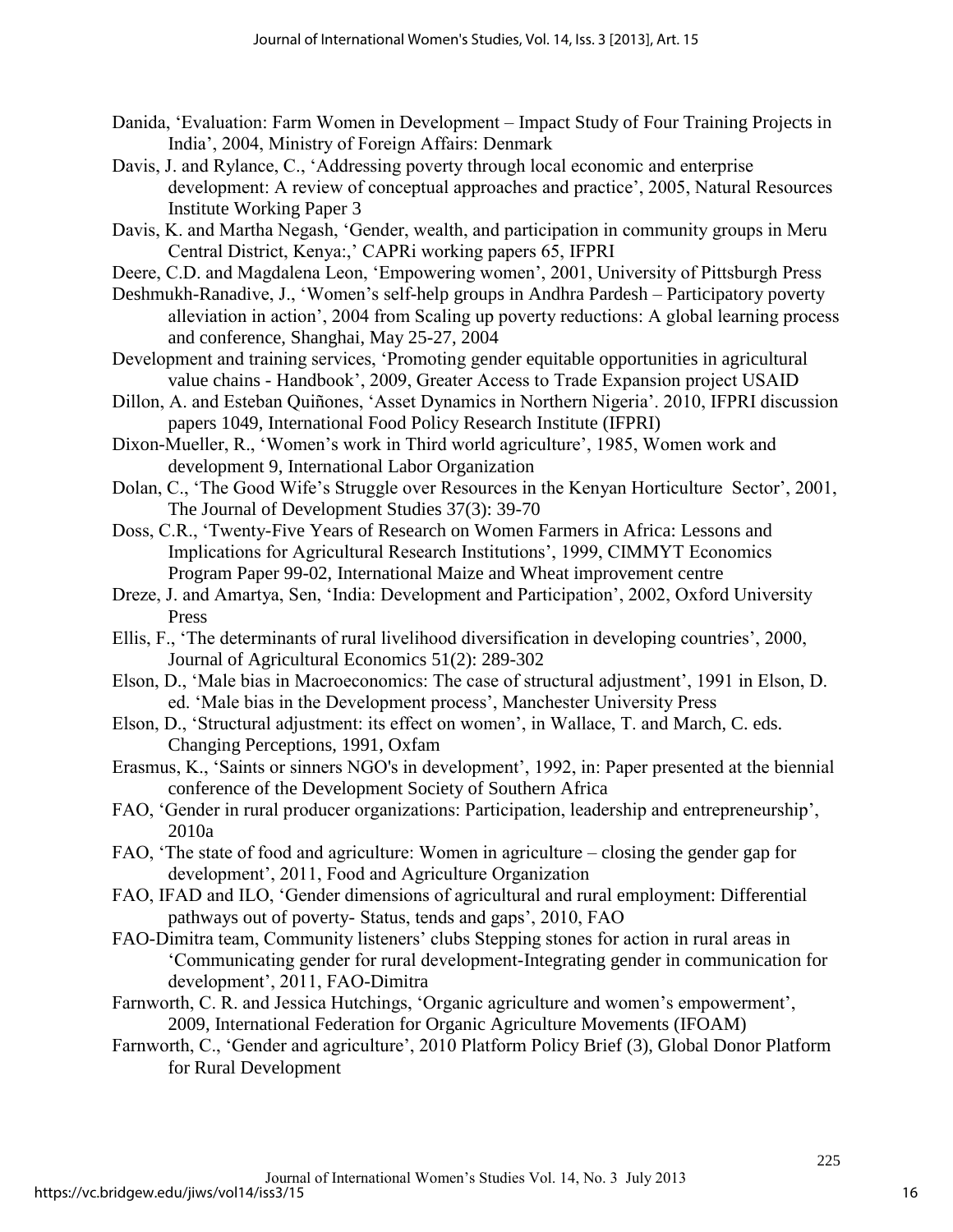- Farnworth, C.R. and Monica Munachonga, 2010 'Gender Approaches in Agricultural Programmes , – Zambia Country Report, A special study of the Agricultural Support Programme (ASP)', 2010, UTV Working Paper 2010:8, Swedish International Development Agency (SIDA)
- Fleming, S., 'Between the household: researching community organizations and networks', IDS Bulletin 22: 37-43
- Folbre, N., 'Children as public goods', 1994, American Economic Review 84(2): 86-90
- Geisler, G., 'Silences speak louder than claims: gender, household and agricultural development in Southern Africa', 1993, World Development 21(2): 1965-80
- Goetz, A.M. and Rina Sen Gupta, 'Who takes the credit? Gender, power, and control over loan use in rural credit programs in Bangladesh', 1996, World Development 24(1): 45-63
- Goulet, L., 'The road to self-reliance', a part of 'From Poverty to Power: 'How Active Citizens and Effective States Can Change the World'', 2008, Oxfam
- Griffin, V. ed., 'Women, development and empowerment: A Pacific feminist perspective', 1987, Asia and Pacific Development Center
- Grown, C. et al., 'Taking action: achieving gender equality and empowering women', 2005, UN Millennium Project task force on education and gender equality, UNDP
- Grown, C., Geeta Rao Gupta, Aslihan Kas and Jeffrey D. Sachs, 'Taking action: achieving gender equality and empowering women', 2005, Earthscan Publications Ltd.
- Gurung, J., 'Rural Women's leadership in agriculture and NRM Scoping studies: Summary report', 2008
- Henriksen, L.F. et al., 'Agro-Food value chain interventions in Asia: A review and analysis of case studies', 2010, United Nations Industrial Development Organization and IFAD Working paper
- Hilhorst, T. and Bertus Wennink, 'Market Opportunities in Smallholder Agriculture: Strengthening Women's Livelihoods through Collective Action – A literature review', 2010, Royal Tropical Institute- KIT Development Policy and practice, Netherlands
- Hoddinott, J. and Lawrence Haddad, 'Does female income share influence household expenditures? Evidence from Cote d'Ivorie', 1995, Oxford Bulletin of Economics and Statistics 57(1): 77-96
- Holmes, R. and Nicola Jones, 'Gender inequality, risk and vulnerability in the rural economy: refocusing the public works agenda to take account of economic and social risks', 2009, Background Report for SOFA 2010, Overseas Development Institute
- Holmes, R. and Rachel Slater, 'Realizing gender in agricultural policies: The fight for equality is not over', 2007 (91), Overseas Development Institute
- IFAD, 'Household Food Security and Women's Work Burden: Potential Trade-offs', accessed at: http://www.ifad.org/hfs/thematic/rural/rural\_6.htm
- IFAD, 'IFAD's Performance with regard to Gender Equality and Women's Empowerment, Corporate-level Evaluation', 2010, International Fund for Agriculture Development
- IFAD, 'Promoting women's leadership in farmers' and rural producers' organizations', 2010, Special Session of the third global meeting of The Farmers' Forum in conjunction with the Thirty-third Session of IFAD's Governing Council
- IFAD, 'Review of poverty: Asia and the Pacific', 2002, IFAD
- Ihucha, A., 'Arusha women export vegetables to European markets', 2009, Accessed at: http://www.ippmedia.com/frontend/index.php?l=3315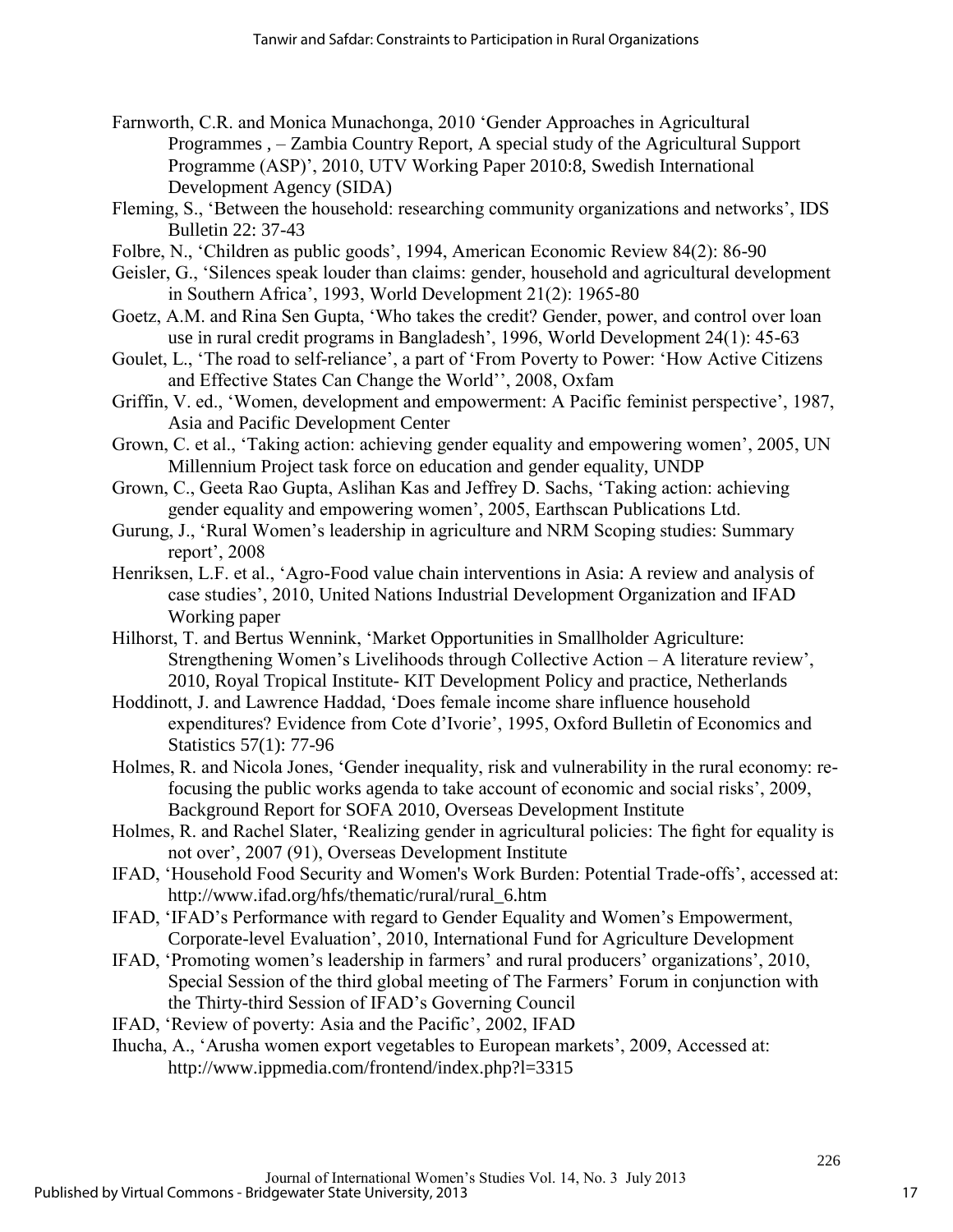- Jennings, R., 'Participatory Development as new paradigm: The transition of development professionalism', 2000 Prepared for the 'Community based reintegration and rehabilitation in post-conflict settings' conference
- Kabeer, N., 'Reversed realities: Gender hierarchies in development thought', 1994, Verso Publications, London
- Kanter, R.M., 'Men and women of the Corporation', 1977, Harper Collins
- Kelly, G. P., 'Setting state policy on women's education in the Third World: Perspective from comparative research'. 1987 Comparative Education 23: 95-102
- Kongolo, M. and OO Bamgose, 'Participation of Rural Women in Development: A Case Study of Tsheseng, Thintwa and Makhalaneng Villages, South Africa', 2002, Journal of International Women's Studies 4(1): 79-92
- Land O'Lakes, 'Producer Organizations: Lessons learned and best practices', Land O'Lakes Uganda
- Leach, F.et al., 'The Impact of training on Women's Micro-Enterprise Development', 2000 DFID Education Papers (Knowledge & Research) No. 143
- Mahmud, S., 'Informal women's groups in rural Bangladesh: operation and outcomes', 2002 in Group behavior and development: is the market destroying cooperation? J. Heyer, F. Stewart and R. Thorp, Oxford University Press
- Martens, M. and Jo Swinnen, 'Are African high-value horticulture supply chains bearers of gender inequality?', 2009, Paper presented at the FAO-IFAD-ILO Workshop on Gaps, trends and current research in gender dimensions of agricultural and rural employment: differentiated pathways out of poverty Rome, 31 March - 2 April 2009
- Mayoux, L., 'Questioning virtuous spirals: Microfinance and women's empowerment in Africa', 1999 Journal of International Development 11(7): 957-984
- Mosse, D., 'Authority, gender and knowledge: Theoretical reflections on the practice of participatory rural appraisal', 1994, Development and Change 25: 497-526
- Najjingo, M. and Haroon Sseguya, 'The gender dimension of rural producer organizations in Uganda', 2004, NIBR Working paper 2004:134, Norwegian Institute for urban and regional research
- Njenga, B.K., 'Kenya: Upsei rural stoves project', in UNDP, Generating opportunities: Case studies on energy and women, 2001, UNDP
- OECD, 'Women's economic empowerment-Issues paper', 2011, DAC Network on Gender Equality (GENDERNET)
- Pandolfelli, L., Ruth Menizen-Dick and Stephan Dohrn, 'Gender and collective action: A conceptual framework for analysis', 2007, CAPRi Working Paper No. 64
- Paris, T., H.S. Feldstein, and G.Duron, 'Technology in Empowering women to achieve food
- Paris, T.R., Hilary Sims Feldstein and Guadalupe Duron, 'Empowering women to achieve food security: Technology', in IFPRI, A vision for food, agriculture and the environment, 2001, Focus Note no. 6, Policy brief 5 of 12
- Penrose-Buckley, C., 'Producer Organizations: A guide to developing collective rural enterprises', 2007, Oxfam
- Pionetti, C. et al., 'Characteristics of Women's Collective Action for Enabling Women's Participation in Agricultural Markets: Preliminary Findings from Ethiopia', 2010, Oxfam
- Quisumbing, A.R. and Lauren Pandolfelli, 'promising approaches to address the needs of poor female farmers', 2009, IFPRI Discussion paper 00882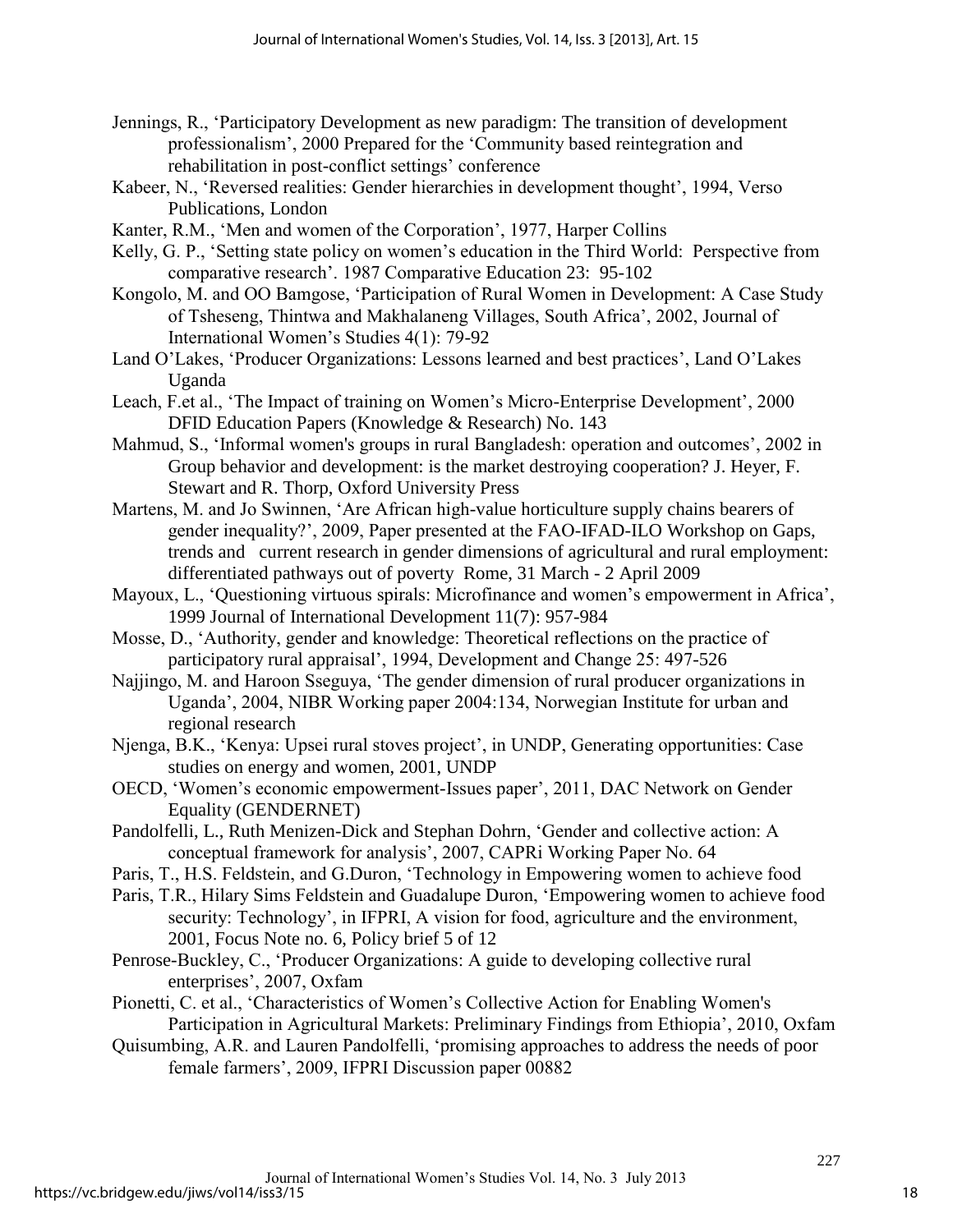- Quisumbing, R. and Bonnie McClafferty, 'Gender and development: Bridging the gap between research and action', 2006, International Food Policy Research Institute (IFPRI)
- Rifkin, S.B., 'Health planning and community participation', 1986, World Health Forum, 7
- Rondot, P. and Marie Helene Collion ed., 'Agricultural Producer Organizations: Their contribution to rural capacity building and poverty reduction', 2001, World Bank – Rural Development Department
- Salazar, L. and Agnes R. Quisumbing, 'Assessing the impact of gendered labor markets in the rural Phillipines', 2009, Paper presents at the FAO-IFAD-ILO meeting on Gaps trends and current research in gender dimensions of agricultural and rural poverty: differentiated pathways out of poverty, Rome, 31st March – 2nd April 2009
- Security 2020 Focus 6', 2010, Policy Brief No 5 in A.R. Quisumbing and R.S. Meinzen-Dick, eds. 2001
- Sen, A.K., 'Development as Freedom', 1999, Oxford University Press
- Seth, A., 'Institutions and rural services: Lessons from IFAD supported projects in Asia', 2009, IFAD Occasional Paper No. 9
- Smith, M. and Francesca Bettio, 'Analysis Note: the economic case for Gender Equality', 2008, European Commission's Network of experts on employment and gender equality issues
- Stalker, L.P., 'Women's participation in rural water supply projects in India: Is it moving beyond tokenism and does it matter?', 2004, Water Policy 2: 103-116
- Stewart, F., 'Groups and capabilities', 2004, Paper prepared for the 'Fourth Conference on the Capability Approach: Enhancing Human Security' to be held at the University of Pavia, Italy, from 5-7th September 2004
- Ton, G. and J. Bijman, 'The role of producer organizations in the process of developing an integrated supply chain: Experience from Quinoa chain development in Bolivia', 2006
- Towo, E., 'The gender dimension of rural producer organizations in Tanzania', 2004, working Paper 2004:131, NIBR
- UNDP, 'Beyond scarcity: power, poverty and the global water crises', 2006, United Nations Development Program
- UNDP, 'Human Development Report Beyond scarcity: Power, poverty and the global water crisis', 2006, United Nations Development Program
- UNDP, 'Human Development Report Gender and human development', 1995, United Nations Development Program
- UNFPA, 'State of the World Population 2000', 2000 available at: http://www.unfpa.org/swp/2000/english/index.html
- United Nations, 'The Millennium Development Goals Report 2008', 2008, Accessible at: http://www.un.org/millenniumgoals/reports.shtml
- UNRISD, 'Inquiry into participation: A research approach', 1979, United Nations Research Institute for Social Development, Geneva
- Vargas-Lundius, R. and Annelou Ypelj, 'Polishing the stone A journey through the promotion of gender equality in development projects', 2007, IFAD
- Villarreal, M., 'The empowerment of rural women and their role in poverty and hunger eradication, development and current challenges', 2011 as part of the 55th session of the United Nations Commission on the Status of Women from 22 February – 4 March 2011, New York
- Wajcman, J 'Managing Like a man' Polity press, 1988, Cambridge.